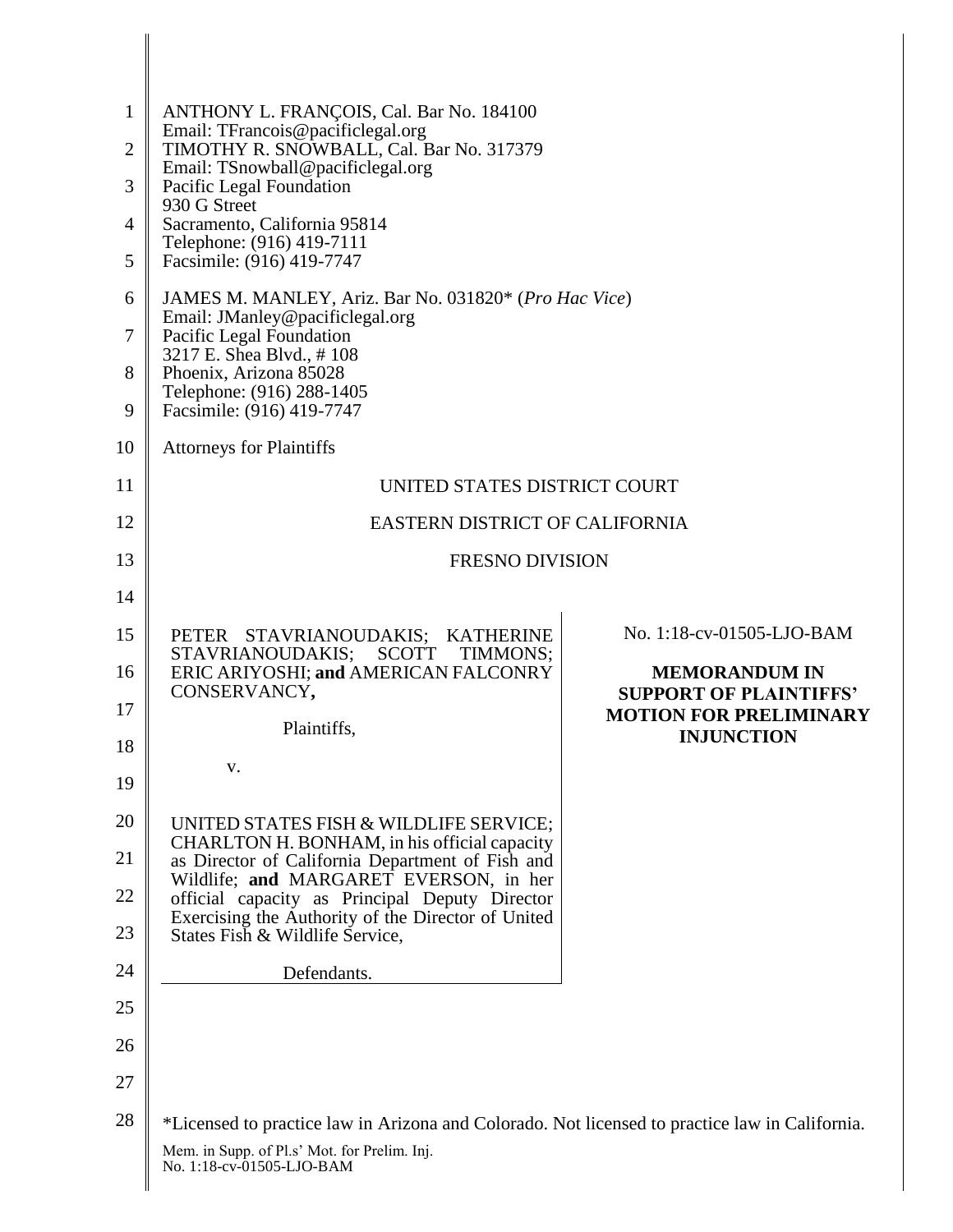| $\mathbf{1}$ | <b>TABLE OF CONTENTS</b>                                                                    |
|--------------|---------------------------------------------------------------------------------------------|
| 2            |                                                                                             |
| 3            | I.                                                                                          |
| 4            | Π.                                                                                          |
| 5            | III.                                                                                        |
| 6            | IV.                                                                                         |
| 7            | V.                                                                                          |
| 8<br>9       | A.                                                                                          |
| 10           | Fourth Amendment challenge to the warrantless search rules14<br>1.                          |
| 11           | Warrantless searches violate falconers' property rights<br>a.                               |
| 12<br>13     | Warrantless searches violate falconers' privacy rights<br>b.                                |
| 14           | 2.                                                                                          |
| 15           | Limiting images of falcons in all expression that is not about<br>a.                        |
| 16<br>17     | Limiting commercials that feature falcons but are not about<br>b.                           |
| 18<br>19     | Limiting compensation for falcon-related expression<br>$C_{\bullet}$                        |
| 20           | Dictating the content of conservation education programs<br>d.                              |
| 21<br>22     | <b>B.</b><br>Falconers Are Suffering Irreparable Harm from Continuous                       |
| 23           | $\mathcal{C}$ .                                                                             |
| 24           | D.                                                                                          |
| 25           | Е.                                                                                          |
| 26           | VI.                                                                                         |
| 27           |                                                                                             |
| 28           | Mem. in Supp. of Pl.s' Mot. for Prelim. Inj.<br>No. 1:18-cv-01505-LJO-BAM<br>$\overline{2}$ |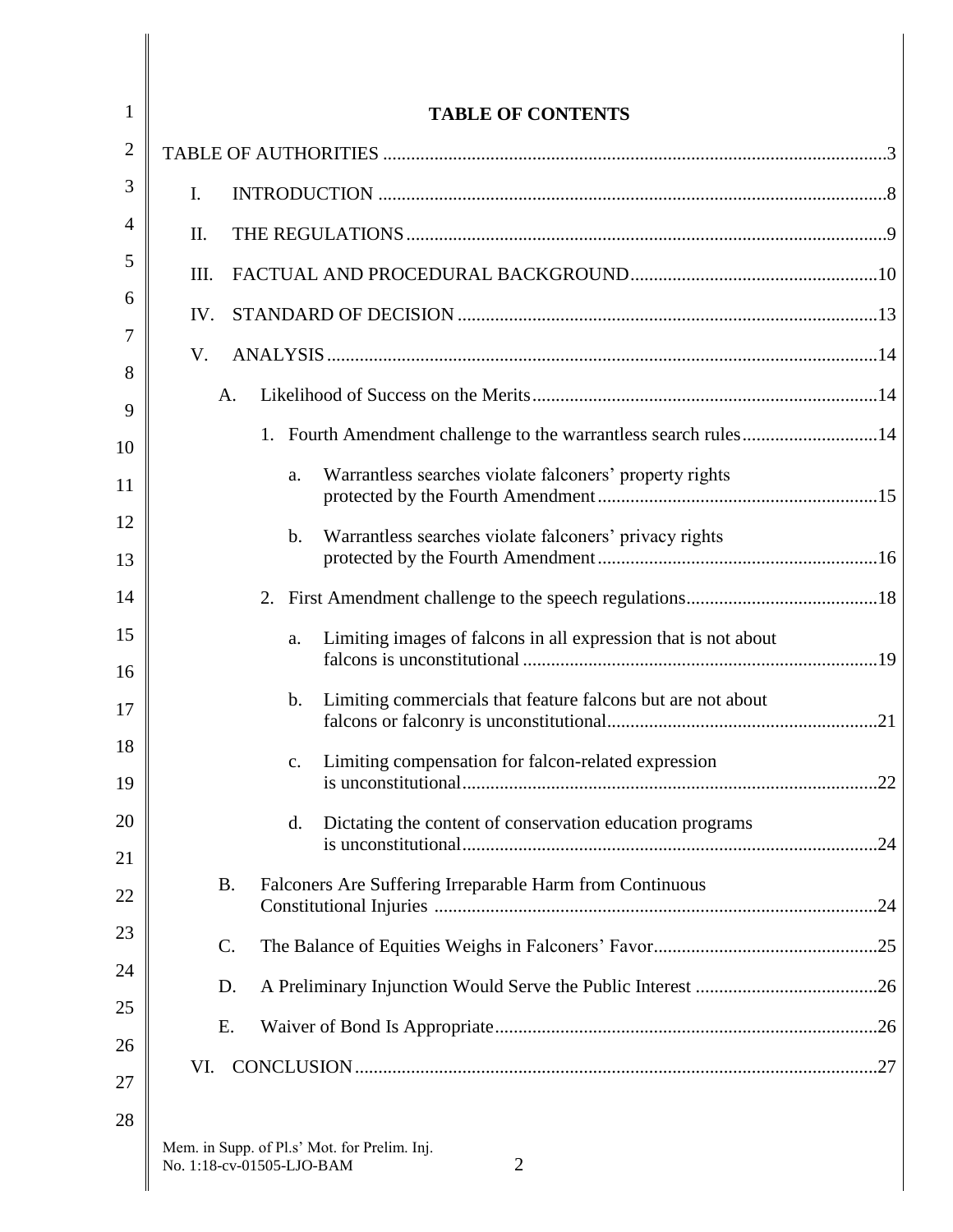| 1              | <b>TABLE OF AUTHORITIES</b>                                                       |  |
|----------------|-----------------------------------------------------------------------------------|--|
| $\overline{2}$ | <b>CASES</b>                                                                      |  |
| 3              |                                                                                   |  |
| $\overline{4}$ |                                                                                   |  |
| 5              | Animal Legal Def. Fund v. Herbert, 263 F. Supp. 3d 1193 (D. Utah 2017) 19         |  |
| 6              | Baca v. Moreno Valley Unified Sch. Dist., 936 F. Supp. 719 (C.D. Cal. 1996)  27   |  |
| 7              |                                                                                   |  |
| 8<br>9         |                                                                                   |  |
| 10             |                                                                                   |  |
| 11             |                                                                                   |  |
| 12             |                                                                                   |  |
| 13             |                                                                                   |  |
| 14             |                                                                                   |  |
| 15             |                                                                                   |  |
| 16             | Cent. Hudson Gas & Elec. Corp. v. Pub. Serv. Comm'n of New York,                  |  |
| 17<br>18       |                                                                                   |  |
| 19             | Citizens for Free Speech, LLC v. County of Alameda,                               |  |
| 20             |                                                                                   |  |
| 21             |                                                                                   |  |
| 22             |                                                                                   |  |
| 23             | Consol. Edison Co. of N.Y. v. Public Serv. Comm'n of N.Y., 447 U.S. 530 (1980) 18 |  |
| 24<br>25       |                                                                                   |  |
| 26             |                                                                                   |  |
| 27             |                                                                                   |  |
| 28             | Mem. in Supp. of Pl.s' Mot. for Prelim. Inj.<br>3<br>No. 1:18-cv-01505-LJO-BAM    |  |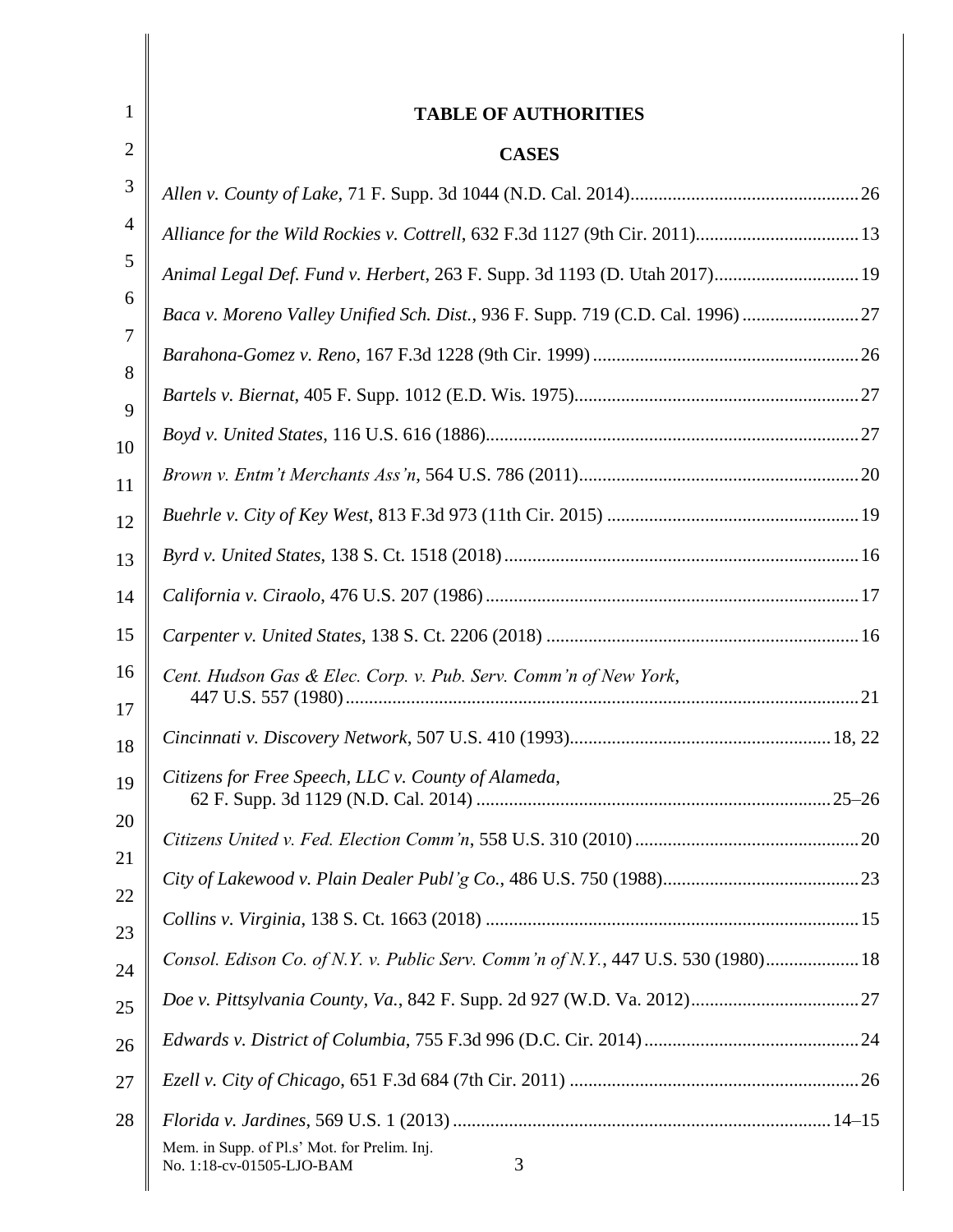| $\mathbf{1}$   |                                                                                                                                                                   |
|----------------|-------------------------------------------------------------------------------------------------------------------------------------------------------------------|
| $\overline{2}$ |                                                                                                                                                                   |
| 3              | Greater New Orleans Broadcasting Ass'n, Inc. v. United States,                                                                                                    |
| 4              |                                                                                                                                                                   |
| 5              |                                                                                                                                                                   |
| 6              |                                                                                                                                                                   |
| 7              |                                                                                                                                                                   |
| 8              | Koontz v. St. Johns River Water Management Dist., 570 U.S. 595 (2013)  14-15                                                                                      |
| 9              |                                                                                                                                                                   |
| 10             |                                                                                                                                                                   |
| 11             | Los Angeles Memorial Coliseum Comm'n v. NFL, 634 F.2d 1197 (9th Cir. 1980) 25                                                                                     |
| 12             |                                                                                                                                                                   |
| 13             |                                                                                                                                                                   |
| 14<br>15       | Metro Lights, LLC v. City of Los Angeles, 551 F.3d 898 (9th Cir. 2009)21-22                                                                                       |
| 16             | Minneapolis Star & Tribune Co. v. Minn. Comm'r of Revenue,                                                                                                        |
| 17             |                                                                                                                                                                   |
| 18<br>19       | Ochoa v. Campbell, 266 F. Supp. 3d 1237 (E.D. Wash. 2017), appeal dismissed as<br>moot sub nom. Sanchez Ochoa v. Campbell, 716 F. App'x 741 (9th Cir. 2018)<br>25 |
| 20             |                                                                                                                                                                   |
| 21             |                                                                                                                                                                   |
| 22<br>23       | People of State of Cal. ex rel. Van de Kamp v. Tahoe Regional Planning Agency,<br>766 F.2d 1319 (9th Cir. 1985), amended on other grounds,                        |
| 24             |                                                                                                                                                                   |
| 25             |                                                                                                                                                                   |
|                |                                                                                                                                                                   |
| 26             |                                                                                                                                                                   |
| 27<br>28       |                                                                                                                                                                   |
|                | Mem. in Supp. of Pl.s' Mot. for Prelim. Inj.<br>4<br>No. 1:18-cv-01505-LJO-BAM                                                                                    |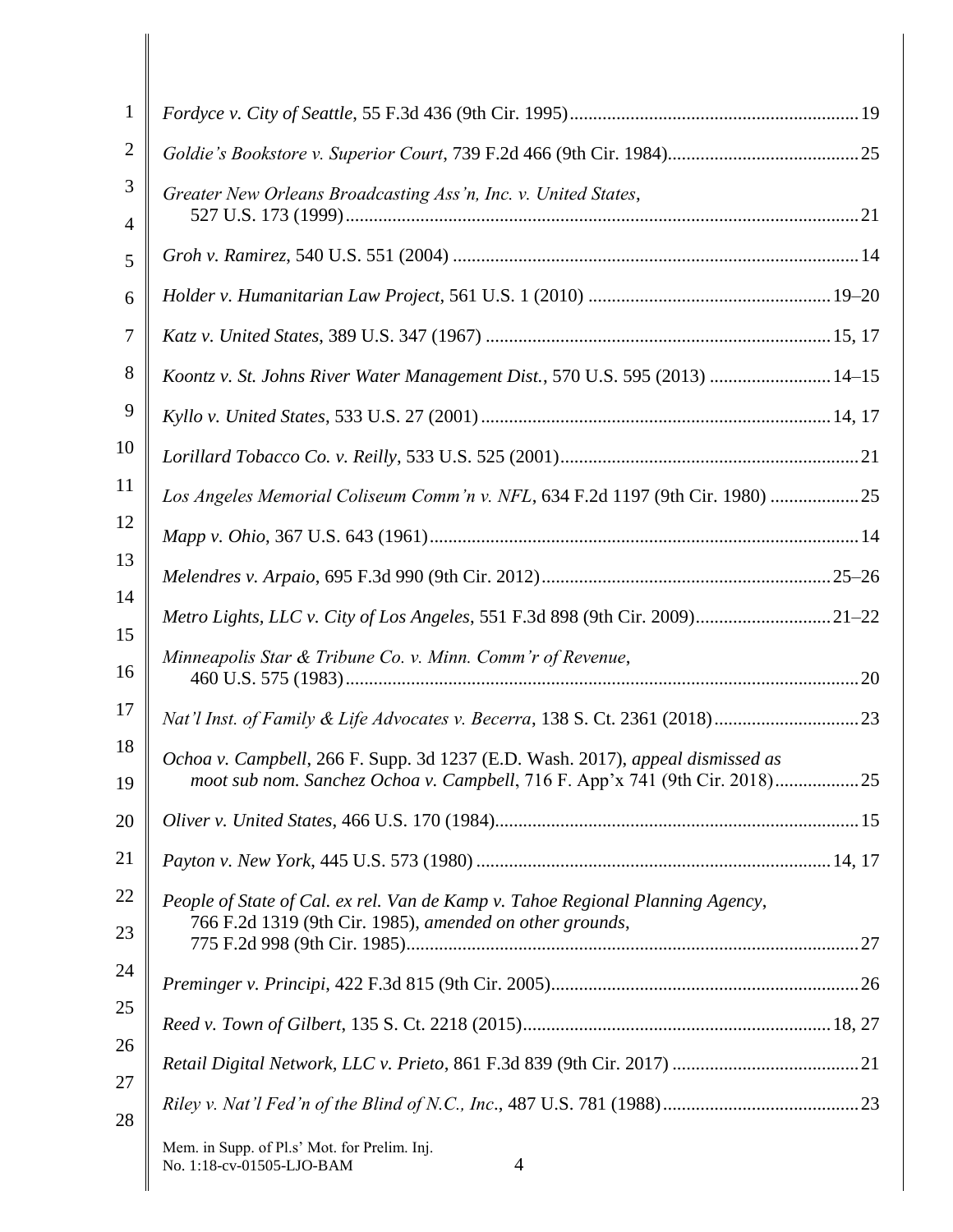| 1<br>$\overline{2}$ | Sammartano v. First Judicial Dist. Court in & for County of Carson City,         |
|---------------------|----------------------------------------------------------------------------------|
| 3                   | Sanders County Republican Cent. Comm. v. Bullock, 698 F.3d 741 (9th Cir. 2012)25 |
| $\overline{4}$      |                                                                                  |
| 5                   | Simon & Schuster, Inc. v. Members of N.Y. State Crime Victims Bd.,               |
| 6                   |                                                                                  |
| 7<br>8              |                                                                                  |
| 9                   |                                                                                  |
| 10                  |                                                                                  |
| 11                  | United States v. Playboy Entm't Group, Inc., 529 U.S. 803 (2000)  18, 20, 24     |
| 12                  |                                                                                  |
| 13                  |                                                                                  |
| 14<br>15            | Va. State Bd. of Pharmacy v. Va. Citizens Consumer Council, Inc.,                |
| 16                  |                                                                                  |
| 17                  |                                                                                  |
| 18                  |                                                                                  |
| 19                  | Western Watersheds Project v. Michael, 869 F.3d 1189 (10th Cir. 2017)  19–20     |
| 20                  | Western Watersheds Project v. Michael, No. 15-cv-169-SWS,                        |
| 21                  | Winter v. National Resources Defense Council, 555 U.S. 7 (2008)  13, 24-26       |
| 22                  |                                                                                  |
| 23                  |                                                                                  |
| 24                  | <b>CONSTITUTION</b>                                                              |
| 25                  |                                                                                  |
| 26                  |                                                                                  |
| 27                  |                                                                                  |
| 28                  | Mem. in Supp. of Pl.s' Mot. for Prelim. Inj.<br>No. 1:18-cv-01505-LJO-BAM<br>5   |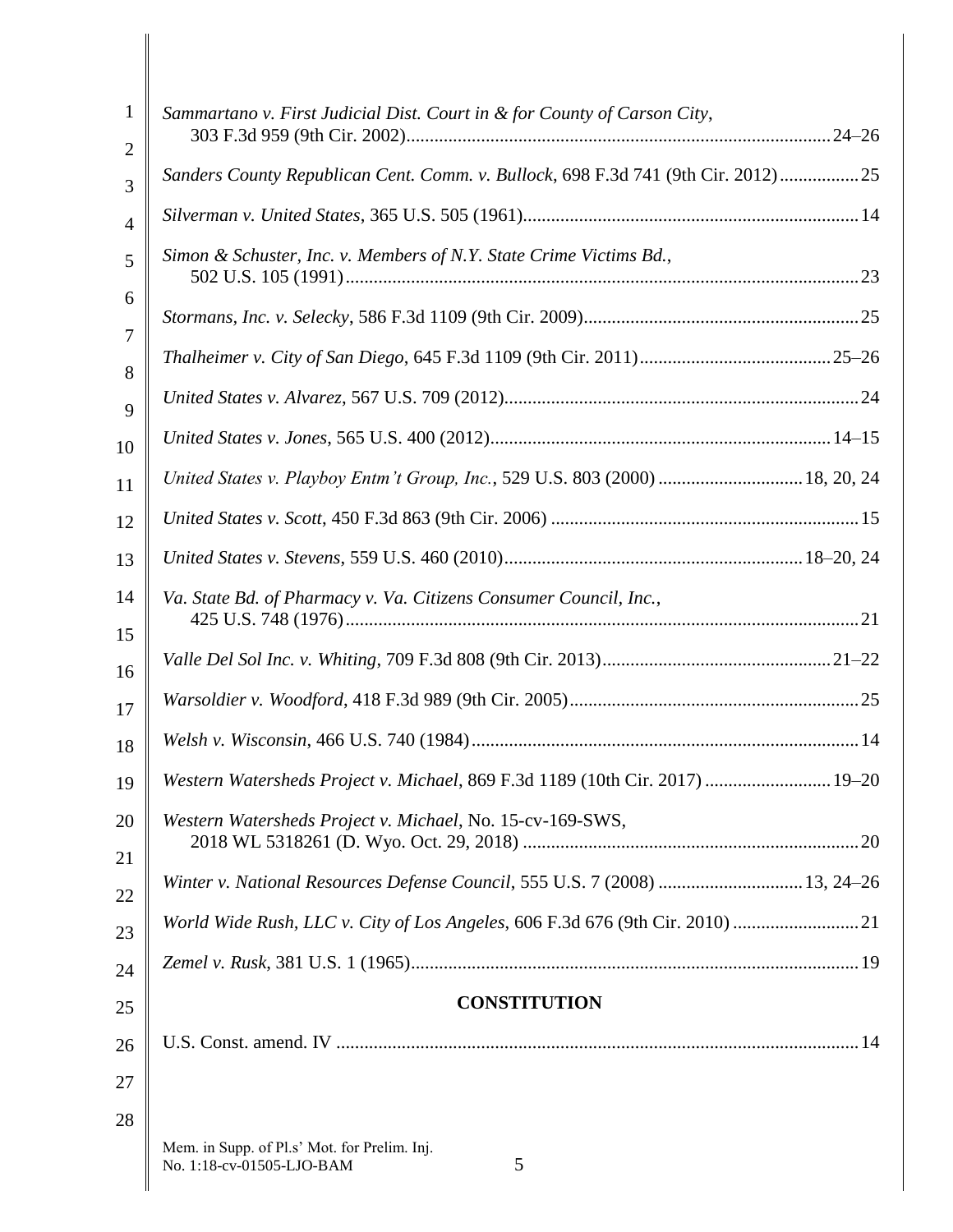| 1              | <b>STATUTES</b>                                                                |
|----------------|--------------------------------------------------------------------------------|
| $\overline{2}$ |                                                                                |
| 3              |                                                                                |
| 4              | <b>RULE</b>                                                                    |
| 5              |                                                                                |
| 6              | <b>REGULATIONS</b>                                                             |
| 7              |                                                                                |
| 8<br>9         |                                                                                |
| 10             |                                                                                |
| 11             |                                                                                |
| 12             |                                                                                |
| 13             |                                                                                |
| 14             |                                                                                |
| 15             |                                                                                |
| 16             |                                                                                |
| 17             |                                                                                |
| 18             |                                                                                |
| 19             |                                                                                |
| 20             |                                                                                |
| 21             |                                                                                |
| 22             |                                                                                |
| 23<br>24       |                                                                                |
| 25             |                                                                                |
| 26             |                                                                                |
| 27             |                                                                                |
| 28             |                                                                                |
|                | Mem. in Supp. of Pl.s' Mot. for Prelim. Inj.<br>No. 1:18-cv-01505-LJO-BAM<br>6 |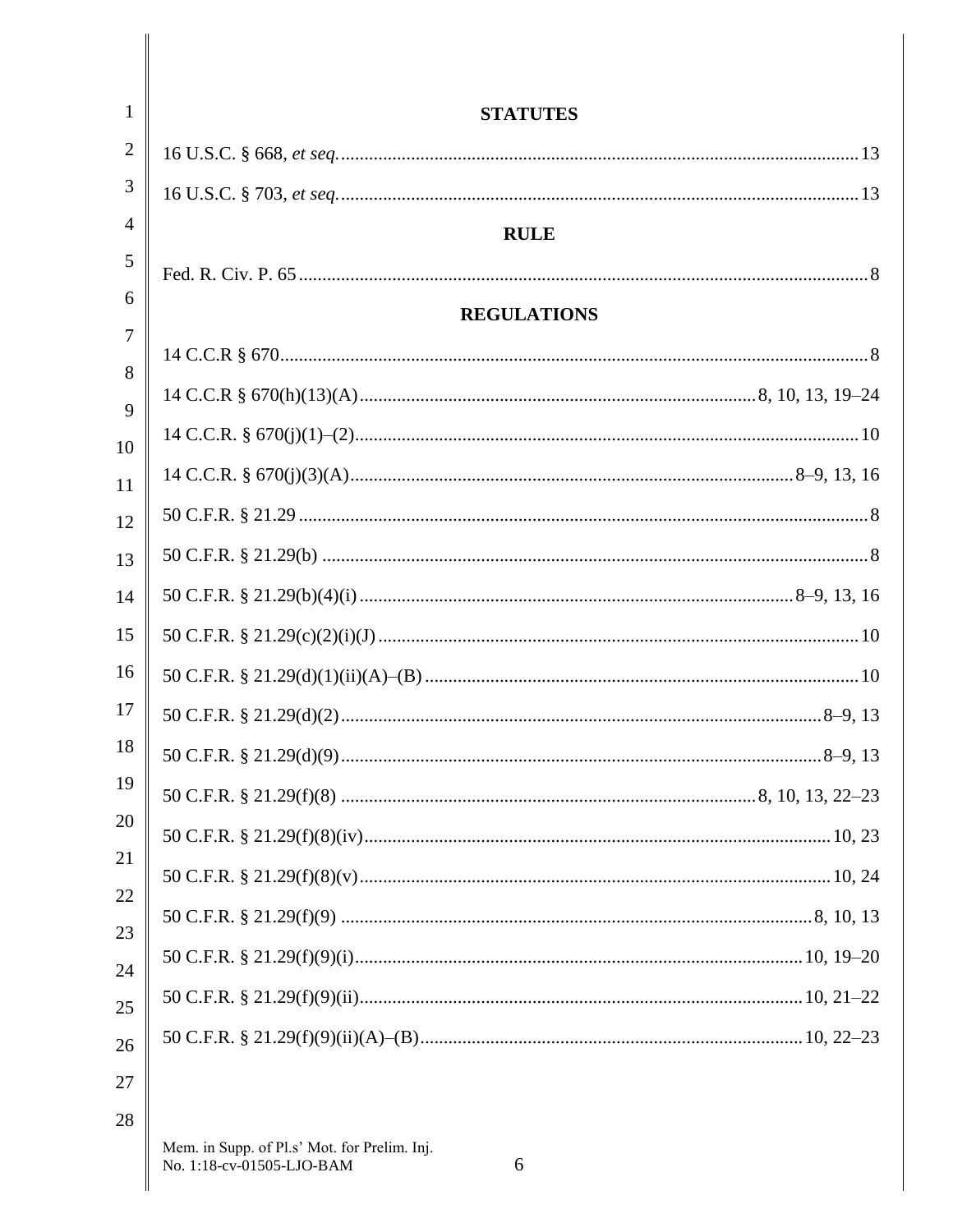| $\mathbf{1}$        | <b>OTHER AUTHORITIES</b>                                                            |
|---------------------|-------------------------------------------------------------------------------------|
| $\overline{2}$      | 11A Wright, Charles Alan & Miller, Arthur R.,                                       |
| 3                   |                                                                                     |
| $\overline{4}$      | A History of Falconry, International Association for Falconry & Conservation of     |
| 5                   |                                                                                     |
| 6<br>$\overline{7}$ |                                                                                     |
| 8                   |                                                                                     |
| 9                   |                                                                                     |
| 10                  |                                                                                     |
| 11                  |                                                                                     |
| 12                  |                                                                                     |
| 13                  |                                                                                     |
| 14                  |                                                                                     |
| 15                  |                                                                                     |
| 16                  |                                                                                     |
| 17                  |                                                                                     |
| 18                  |                                                                                     |
| 19                  |                                                                                     |
| 20                  |                                                                                     |
| 21                  |                                                                                     |
| 22                  |                                                                                     |
| 23                  |                                                                                     |
| 24                  |                                                                                     |
| 25                  |                                                                                     |
| 26                  |                                                                                     |
| 27                  |                                                                                     |
| 28                  |                                                                                     |
|                     | Mem. in Supp. of Pl.s' Mot. for Prelim. Inj.<br>$\tau$<br>No. 1:18-cv-01505-LJO-BAM |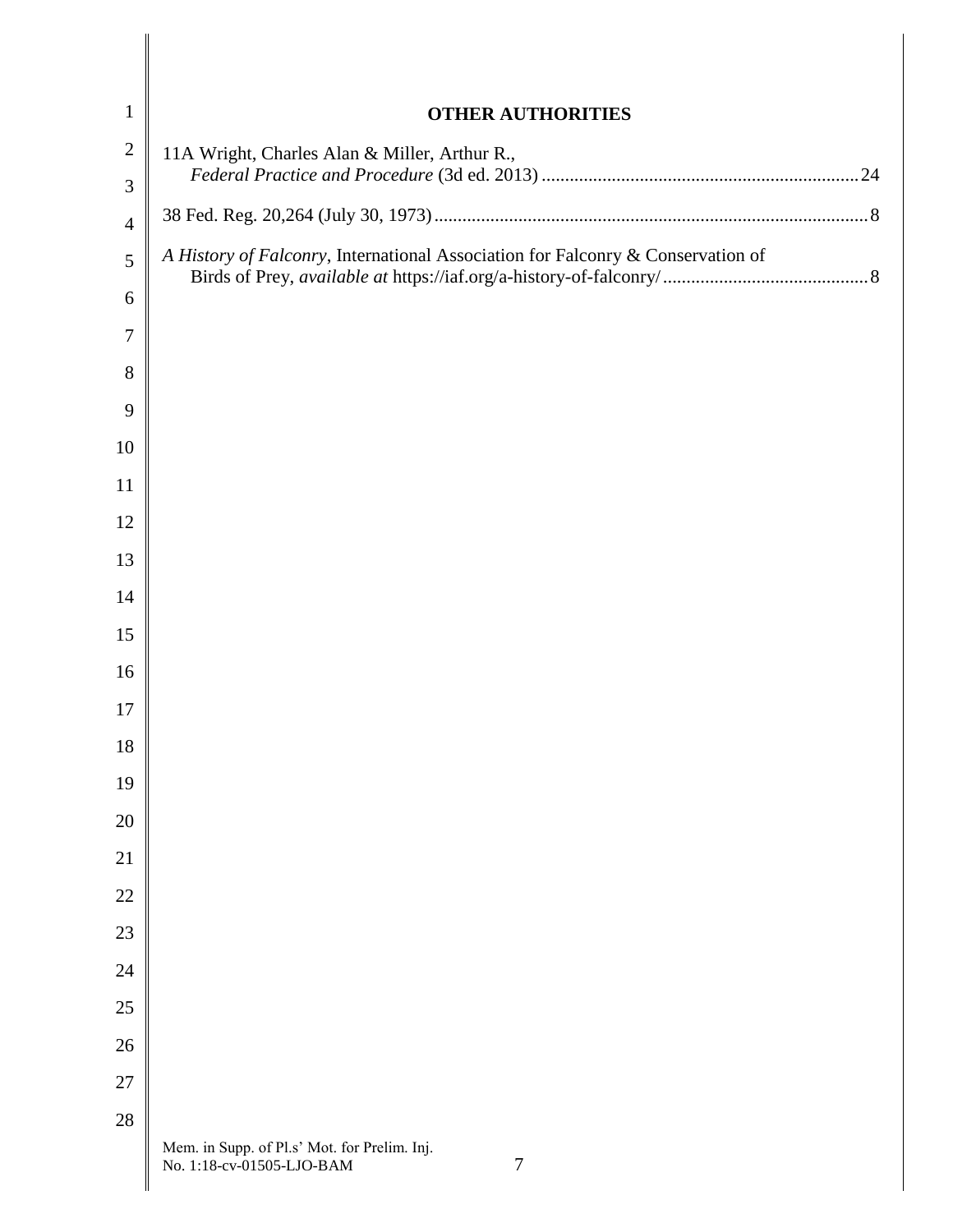1 2 3 4 5 6 7 8 Plaintiffs Peter Stavrianoudakis, Eric Ariyoshi, Scott Timmons, and American Falconry Conservancy (hereafter Falconers) and Katherine Stavrianoudakis (*in toto* Plaintiffs) respectfully move pursuant to Fed. R. Civ. P. 65 for a preliminary injunction enjoining California and federal regulations that continuously subject Plaintiffs to unreasonable warrantless searches of their homes and private property, *see* 50 C.F.R. § 21.29(b)(4)(i); 50 C.F.R. § 21.29(d)(2) and (d)(9); 14 C.C.R. § 670(j)(3)(A), infringe on their right to free speech, *see* 50 C.F.R. § 21.29(f)(8)–(9); 14 C.C.R § 670(h)(13)(A), and subject them to falconry licensure denial or suspension of previously issued licenses for noncompliance, 14 C.C.R.  $\S 670(j)(3)(A)$ .

9

## **I. INTRODUCTION**

10 11 12 13 14 15 Falconry is the time-honored practice of rearing, training, and flying birds of prey—such as falcons and hawks—to catch wild quarry. Falconry has been a sport and pastime for thousands of years. *See, generally*, *A History of Falconry*, International Association for Falconry & Conservation of Birds of Prey. <sup>1</sup> Since its introduction in the United States, the practice of falconry has drawn a passionate but relatively small group of enthusiasts. Amongst falconers, the bond of trust between bird and man takes on a special, almost familial significance.

16 17 18 19 20 21 22 23 24 25 Some 2,000 years after the first falconers flew birds, Defendant U.S. Fish and Wildlife Service promulgated, for the first time in American history, extensive regulations governing falconry. 50 C.F.R. § 21.29; 38 Fed. Reg. 20,264 (July 30, 1973). Under the guise of regulating the "taking, possessing, purchasing, bartering, [or] selling" of certain birds of prey pursuant to the Migratory Bird Treaty Act of 1918 and the Bald and Golden Eagle Protection Act of 1940, these regulations encourage states to create licensing and regulatory schemes consistent with the federal regulations, which California has done. The state regulations are enforced by defendant Bonham. 50 C.F.R. § 21.29(b); 14 C.C.R § 670. Plaintiffs challenge the portions of those state and federal regulations that subject Plaintiffs to unreasonable warrantless searches of their homes and property, and infringe on Falconers' right to free speech.

26

///

 $\overline{a}$ 

27

28 Mem. in Supp. of Pl.s' Mot. for Prelim. Inj. No. 1:18-cv-01505-LJO-BAM 8 1 https://iaf.org/a-history-of-falconry/.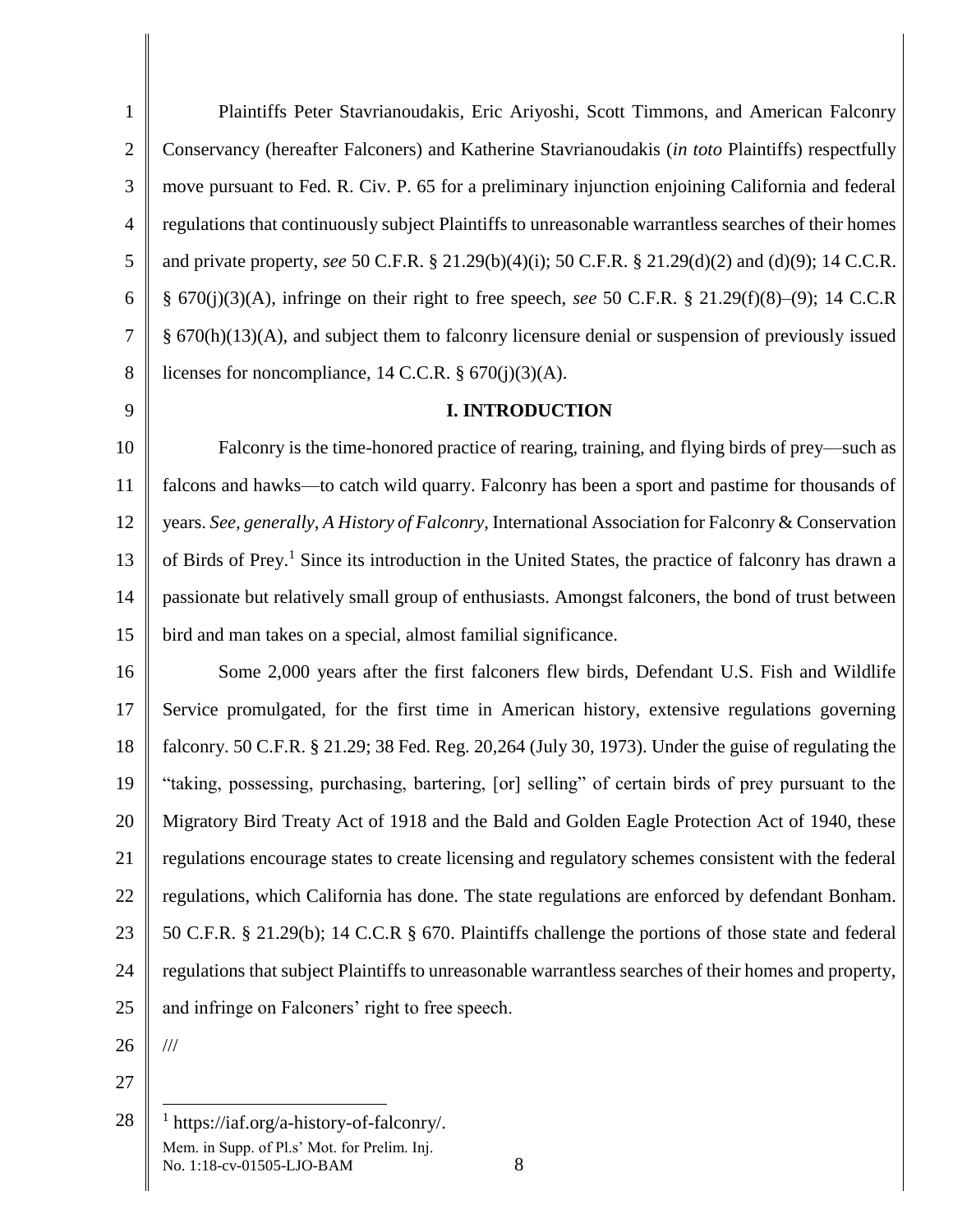1 2 3 4 5 6 7 8 9 10 11 As a condition of holding state-issued falconry licenses that conform to federal requirements, Plaintiffs are subject to unannounced warrantless searches of their homes at any time. In the case of Plaintiff Katherine Stavrianoudakis, her Fourth Amendment rights are forfeit simply for being married to a licensed falconer. Plaintiffs experience continuous anxiety and fear that armed government agents will appear on their private property and demand entry into their private homes. These fears are based on experience; two of the named Plaintiffs have been subjected to warrantless searches in in the past, as have dozens of California falconers in recent years. Such encounters are not merely brief inspections of hunting or fishing licenses that wildlife officials make in public places. Rather, state and federal regulations purport to give law enforcement officers the authority to demand access to Plaintiffs' homes and papers—backed by the threat of falconry license revocation, confiscation of personal property, and civil and criminal penalties.

12 13 14 15 16 17 18 These warrantless searches do not require probable cause, and can be carried out with no justification and for no discernable reason at all. Since they are carried out without advance warning by armed officials, such random, unrestrained encounters with law enforcement not only threaten Falconers' constitutional rights, but their health and safety. Additionally, the falconry regulations also impose a variety of content-based restrictions on falconers' speech. The falconry regulations significantly impair Falconers' First Amendment rights—both to create expression featuring their birds and to talk about their birds—based solely on the content of the expression.

19

## **II. THE REGULATIONS**

20 21 22 23 24 25 26 27 28 Mem. in Supp. of Pl.s' Mot. for Prelim. Inj. No. 1:18-cv-01505-LJO-BAM 9 Nestled among the regulations governing the housing and care of falconry birds are regulations purportedly granting state and federal agents the power to conduct unreasonable warrantless searches of falconers' homes and private property. *See* 50 C.F.R. § 21.29(b)(4)(i); 50 C.F.R. § 21.29(d)(2) and (d)(9); 14 C.C.R. § 670(j)(3)(A). The warrantless search regulations grant state and federal law enforcement officers the power to inspect "facilities" to ensure that certain "facilities standards" are met. *See* 50 C.F.R.  $\S$  21.29(b)(4)(i); 14 C.C.R.  $\S$  670(j)(3)(A). In the vast majority of cases falconry "facilities" are actually the interior of falconers' homes, or mews located directly within their homes' curtilage. Peter Stavrianoudakis decl. ¶ 14; Ron Kearney decl. ¶¶ 12- 14. The facility standards pertain to the basic physical features of falcons' housing, including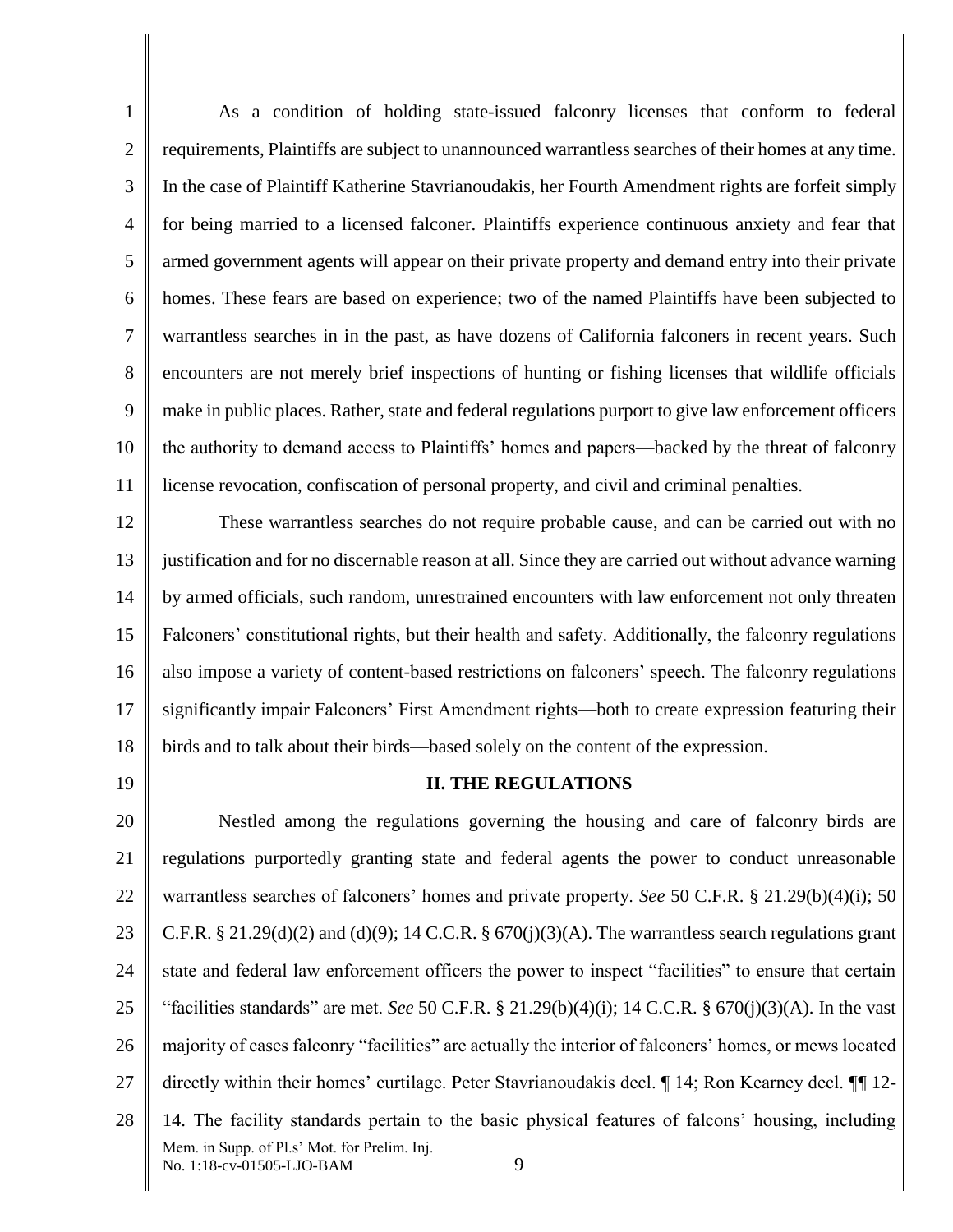1 2 3 4 suitable perches, access to clean water, and room for the birds to fly or spread their wings (if tethered). 50 C.F.R. § 21.29(d)(1)(ii)(A)–(B); 14 C.C.R. §  $670(j)(1)$ –(2). Compliance with these facilities standards has already been confirmed before a falconer obtains his or her first bird, in an initial licensing inspection (which Plaintiffs do not challenge). 50 C.F.R. § 21.29(c)(2)(i)(J).<sup>2</sup>

5 6 7 8 9 10 11 12 13 14 The regulations also place content-based restrictions on Falconers' speech. 50 C.F.R.  $§$  21.29(f)(8)–(9); 14 C.C.R § 670(h)(13)(A). Falconers are prohibited from photographing or filming their birds—but only if the images will be used in a production that is not about falcons or falconry. 50 C.F.R. § 21.29(f)(9)(i); 14 C.C.R. § 670(h)(13)(A). The regulations also specifically ban Falconers from creating non-falcon-related commercial speech. 50 C.F.R. § 21.29(f)(9)(ii); 14 C.C.R. § 670(h)(13)(A). Only one sort of falcon-containing speech is allowed: that which is related to falcons or falconry. 50 C.F.R. § 21.29(f)(8); (f)(9)(ii)(A)–(B). But this outlet for speech comes with an important financial disincentive. Under the federal regulations Falconers' "presentation of a conservation education program" may only be compensated if the fee does "not exceed the amount required to recoup . . . costs." 50 C.F.R.  $\S 21.29(f)(8)(iv)$ .

15 16 17 18 19 20 21 22 23 The California regulations incorporate the same content-based restrictions as 50 C.F.R. § 21, but go further by entirely prohibiting compensation above costs for any falcon-containing expression. 14 C.C.R. § 670(h)(13)(A). Falconers who engage in conservation education programs despite the financial disincentives must also follow content-based guidelines about what can be discussed—including "information about the biology, ecological roles, and conservation needs of raptors and other migratory birds." 50 C.F.R.  $\S 21.29(f)(8)(v)$ . Graciously, the federal regulations do not require that "all of these topics must be addressed in every presentation." *Id.* But any "presentations that do not address falconry and conservation education" are expressly forbidden. *Id.*

24

 $\overline{a}$ 

# **III. FACTUAL AND PROCEDURAL BACKGROUND**

25 26 27 The overt abuse of Falconers' Fourth Amendment rights by California and U.S. Fish and Wildlife officers has been a pervasive problem for decades, and continues unabated. Peter

<sup>28</sup> Mem. in Supp. of Pl.s' Mot. for Prelim. Inj. No. 1:18-cv-01505-LJO-BAM 10  $2$  Falconers do not challenge the substantive regulations governing the care of their birds.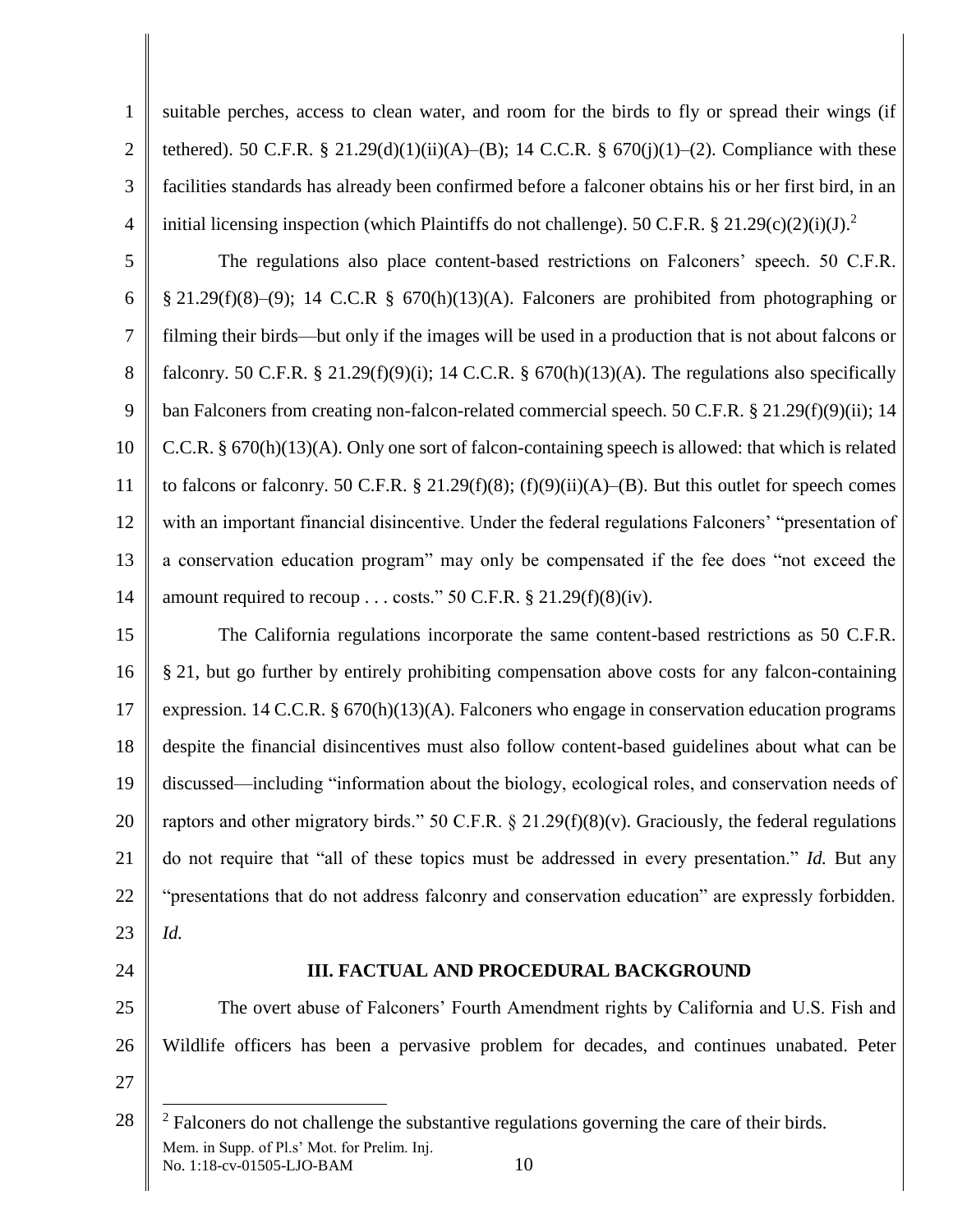1 2 3 4 5 6 7 8 9 10 11 12 Stavrianoudakis decl. ¶¶ 13, 15, 23, 25-26; Ron Kearney decl. ¶¶ 6-11; Bridget Rocheford-Kearney decl. ¶¶ 2-3, 8-13; Scott Timmons decl. ¶¶ 8-9. These incidents include armed officers arriving on private property unannounced and without a warrant and demanding entry into private homes. Peter Stavrianoudakis decl. ¶¶ 6-10, 13; Ron Kearney decl. ¶¶ 6-11; Bridget Rocheford-Kearney decl. ¶¶ 8-12, 16. Even non-falconers are forced to allow warrantless searches of their homes and property by virtue of living with a licensed falconer. Katherine Stavrianoudakis decl. ¶ 4 ("I did not sign anything like a falconry license, and yet I am assumed to have given up my constitutional rights."); Peter Stavrianoudakis decl. ¶ 35 ("I hated to have to tell [my wife Katherine] that, just because she was married to me, it meant that armed government agents could come into our home anytime they wanted to."); Scott Timmons decl. ¶ 6 ("[A] prior conversation did not prepare [my mother] for the experience of armed law enforcement officers demanding access to our property  $\ldots$ .").

13 14 15 16 17 18 19 20 21 Repeated pleas from falconers to conform these regulations to the Fourth Amendment have been met with additional injuries. Peter Stavrianoudakis decl. ¶¶ 24-25. In many cases, falconers who lobbied defendant Bonham (i.e. petitioned their government for a redress of grievances) were expressly threatened with the prohibition of falconry and a confiscation of their birds. Peter Stavrianoudakis decl. ¶ 21 ("Director Bonham told me 'We are not changing anything, so you'll just have to sue us. And if you want to fight us, we can just take falconry away completely.'"); Bridget Rocheford-Kearney decl.  $\P$  3, 13-15. These types of threats are common and ongoing. Bridget Rocheford-Kearney decl.  $\P$  13-14 ("The common mentality of Fish and Wildlife agents is: 'Let us come into your home and answer all of our questions, or else.'").

22 23 24 25 26 27 28 Mem. in Supp. of Pl.s' Mot. for Prelim. Inj. No. 1:18-cv-01505-LJO-BAM 11 According to defendant Bonham, "[F]ear of these surprise searches keeps falconers in line." Peter Stavrianoudakis decl. ¶ 20. Such abuses have effectively created pervasive fear among licensed falconers, Peter Stavrianoudakis decl. ¶¶ 15, 23 ("The understanding is that you do what Fish and Wildlife says, no matter the legality, or you will suffer the consequences."); Ron Kearney decl. ¶ 15 ("[The threat of unannounced warrantless searches] causes extreme stress, fear, and anxiety in many falconers."); Bridget Rocheford-Kearney decl. ¶¶ 3, 16. Even non-falconers, whose rights and security in their own home are threatened, understand that fear. Katherine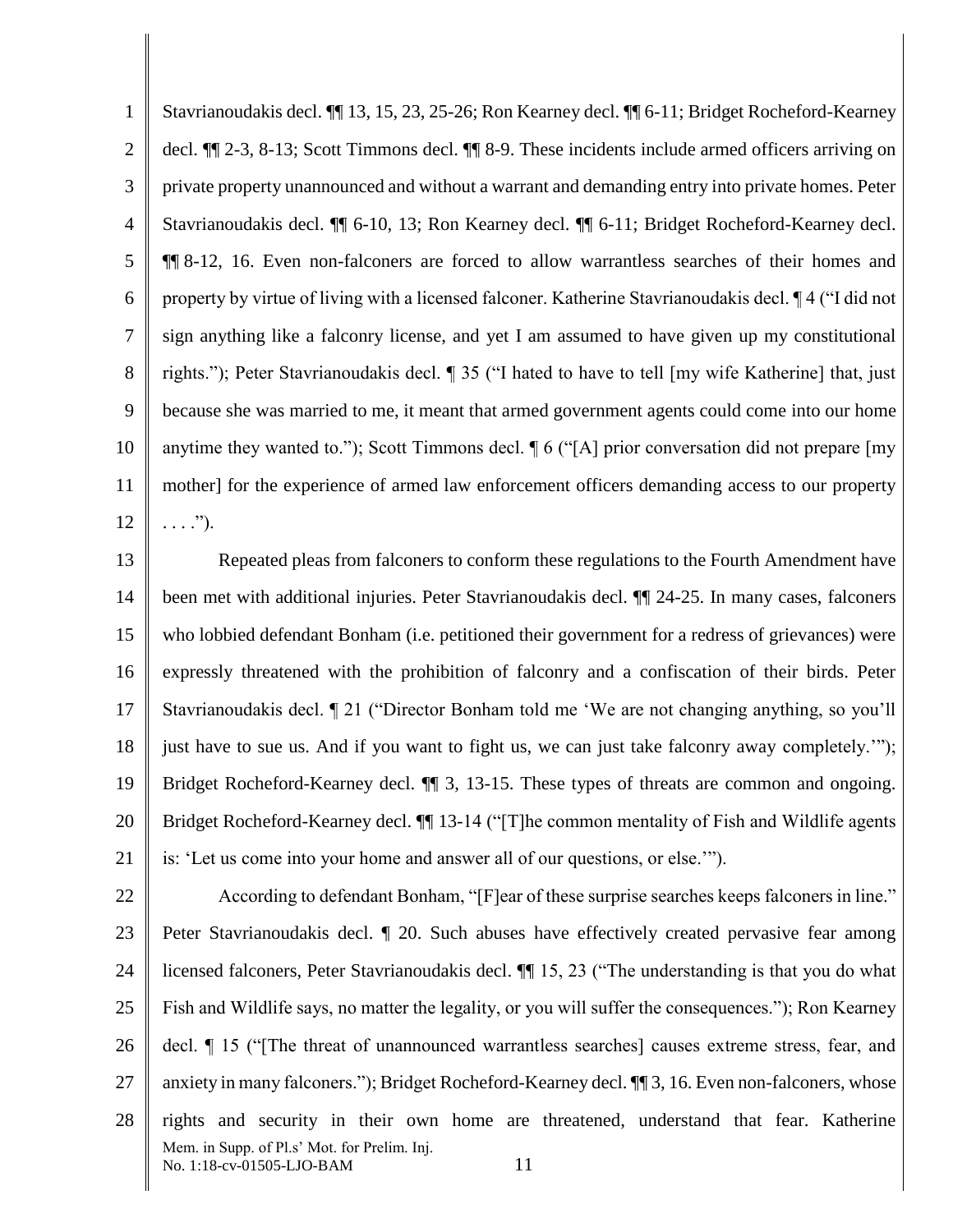1 2 3 Stavrianoudakis decl. ¶¶ 8-12 ("Will they knock down my door, pin me down, and put me in handcuffs because I do not want to cooperate in my rights being violated? All because I love and am married to a falconer?").

4 5 6 7 8 9 10 11 12 13 Even the effort to protect their constitutional rights through this lawsuit has caused Plaintiffs' increased fear and anxiety of retribution by Fish and Wildlife officials. Peter Stavrianoudakis decl. ¶¶ 21, 33-34 ("[B]eing a named plaintiff in this lawsuit, makes me feel like there is a target on my back. I live in constant anxiety of retribution . . . ."); Katherine Stavrianoudakis decl. ¶ 7 ("This fear has only increased since this lawsuit was filed. I am afraid of retaliation by California Fish and Wildlife officers."). For many dedicated falconers, the threat of having their birds taken away is akin to the loss of a family member. Bridget Rocheford-Kearney decl. ¶ 13 ("For falconers, their birds and practice is more than a passion: it is their entire life. Essentially they are being told to give up their Fourth Amendment rights or have their entire life taken away.").

14 15 16 17 18 19 20 21 22 23 24 25 26 27 28 Mem. in Supp. of Pl.s' Mot. for Prelim. Inj. No. 1:18-cv-01505-LJO-BAM 12 This fear and anxiety also arises from the operation of the regulations prohibiting and regulating Falconers' speech. Scott Timmons decl. ¶ 25 ("I don't think I should have to function this way, unsure of what speech is prohibited or allowed, or afraid that Fish and Wildlife might interpret something a certain way and take my birds away."); Peter Stavrianoudakis decl. ¶¶ 38, 40; Ron Kearney decl. ¶ 19. Because of the operation of these speech prohibitions, the use of falconry birds in commercials, films, and for educational presentations has been extremely limited. Scott Timmons decl. ¶ 9; Peter Stavrianoudakis decl. ¶ 40; Ron Kearney decl. ¶ 16. As a result, the speech of licensed falconers across the country has been silenced. Scott Timmons decl. ¶¶ 10-24 ("It is legal for me to fly birds for abatement and make money, but if I want to give a paid presentation about my birds I cannot charge anything for it, and am told what I can or cannot say?"); Peter Stavrianoudakis decl. ¶¶ 36-38, 40; Ron Kearney decl. ¶¶ 17-19 ("The prohibitions on falconers' speech are well-known in the falconry community. The general impression is that we are simply not allowed to talk at will about falconry or else Fish and Wildlife will take our birds away."). This impression has been confirmed by Fish and Wildlife agents. Scott Timmons decl. ¶ 15 ("[Fish and Wildlife staff told me that] I was not allowed to [] talk to people about my birds at all. That I had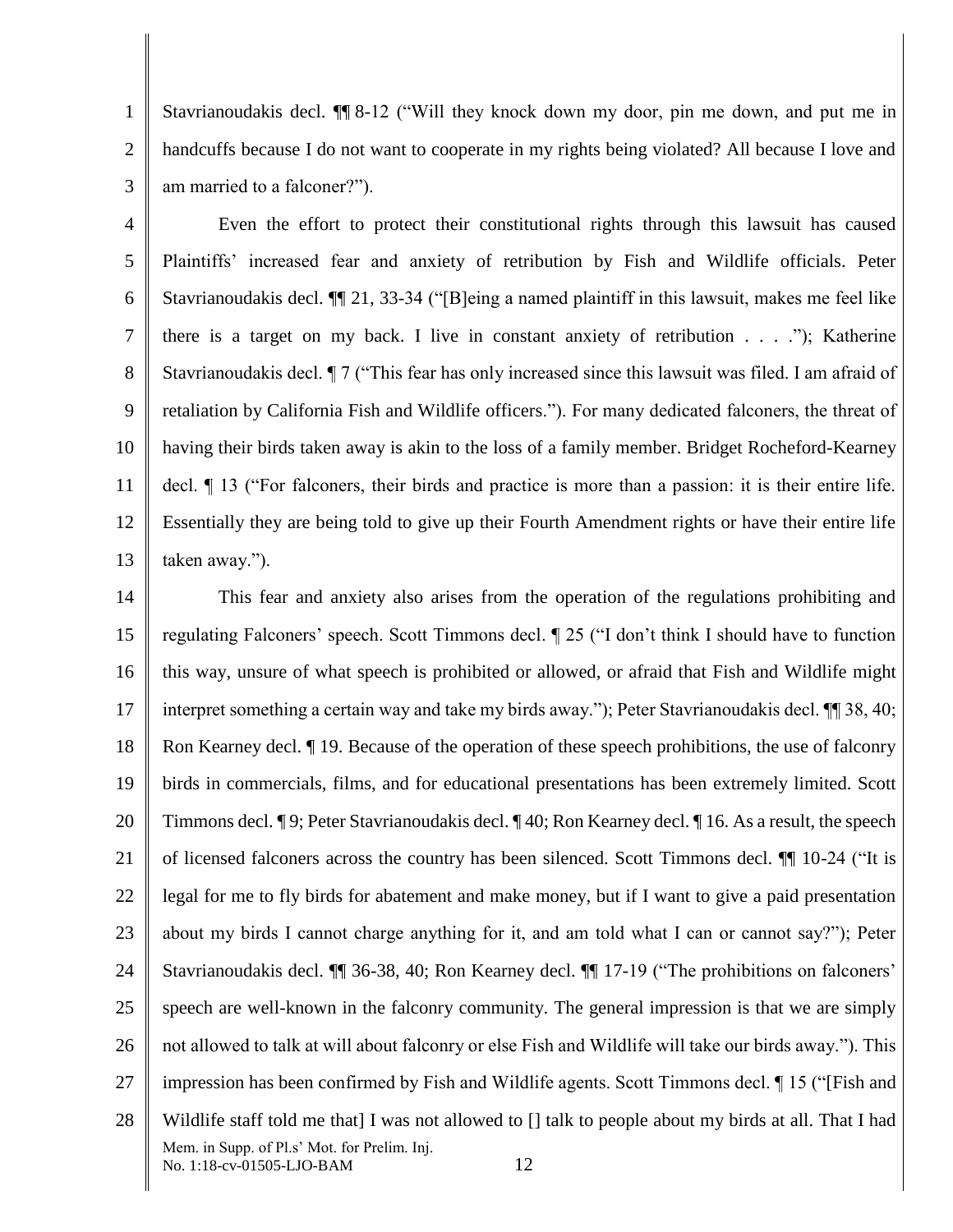1 2 3 to be rude and ignore their questions, or else."). The only thing stopping Falconers from sharing the sport that they love is the speech regulations challenged herein. Scott Timmons decl. ¶ 22; Peter Stavrianoudakis decl. ¶¶ 36-40; Ron Kearney decl. ¶ 18; Bridget Rocheford-Kearney decl. ¶ 15.

4 5 6 7 8 9 10 11 12 On October 30, 2018, Plaintiffs filed this lawsuit seeking protection of their Fourth and First Amendment rights. Plaintiffs seek a declaratory judgment from the Court that (1) the warrantless search regulations<sup>3</sup> violate the Fourth Amendment both facially and as applied; (2) the speech regulations<sup>4</sup> violate the First Amendment both facially and as applied; and (3) the search and speech regulations are in excess of Defendants' statutory authority under the Migratory Bird Treaty Act, 16 U.S.C. § 703, *et seq.*, and the Bald and Golden Eagle Protection Act, 16 U.S.C. § 668, *et seq.*; Doc. 1 at 12–21. Plaintiffs currently seek a preliminary injunction on their constitutional claims, and ask the Court to enjoin Defendants from enforcing or applying the regulations against them during the pendency of their lawsuit.

13

#### **IV. STANDARD OF DECISION**

14 15 16 17 18 19 20 21 22 A preliminary injunction to abate Defendants' warrantless search rules and speech restrictions is appropriate because: (1) Falconers are likely to succeed on the merits; (2) they are likely to suffer irreparable harm in the absence of preliminary relief; (3) the balance of equities tips in their favor; and (4) an injunction is in the public interest. *Winter v. National Resources Defense Council*, 555 U.S. 7, 20 (2008). The Ninth Circuit has articulated a variation of the *Winter* test, under which "the elements of the preliminary injunction test are balanced, so that a stronger showing of one element may offset a weaker showing of another." *Alliance for the Wild Rockies v. Cottrell*, 632 F.3d 1127, 1131–32 (9th Cir. 2011). Falconers are entitled to a preliminary injunction because each of the *Winter* factors is met. ///

23

///

///

- 24
- 25 26
- 27  $\overline{a}$ <sup>3</sup> 50 C.F.R. § 21.29(b)(4)(i); 50 C.F.R. § 21.29(d)(2) and (d)(9); 14 C.C.R. § 670(j)(3)(A).
- 28 4 50 C.F.R. § 21.29(f)(8)–(9); 14 C.C.R § 670(h)(13)(A).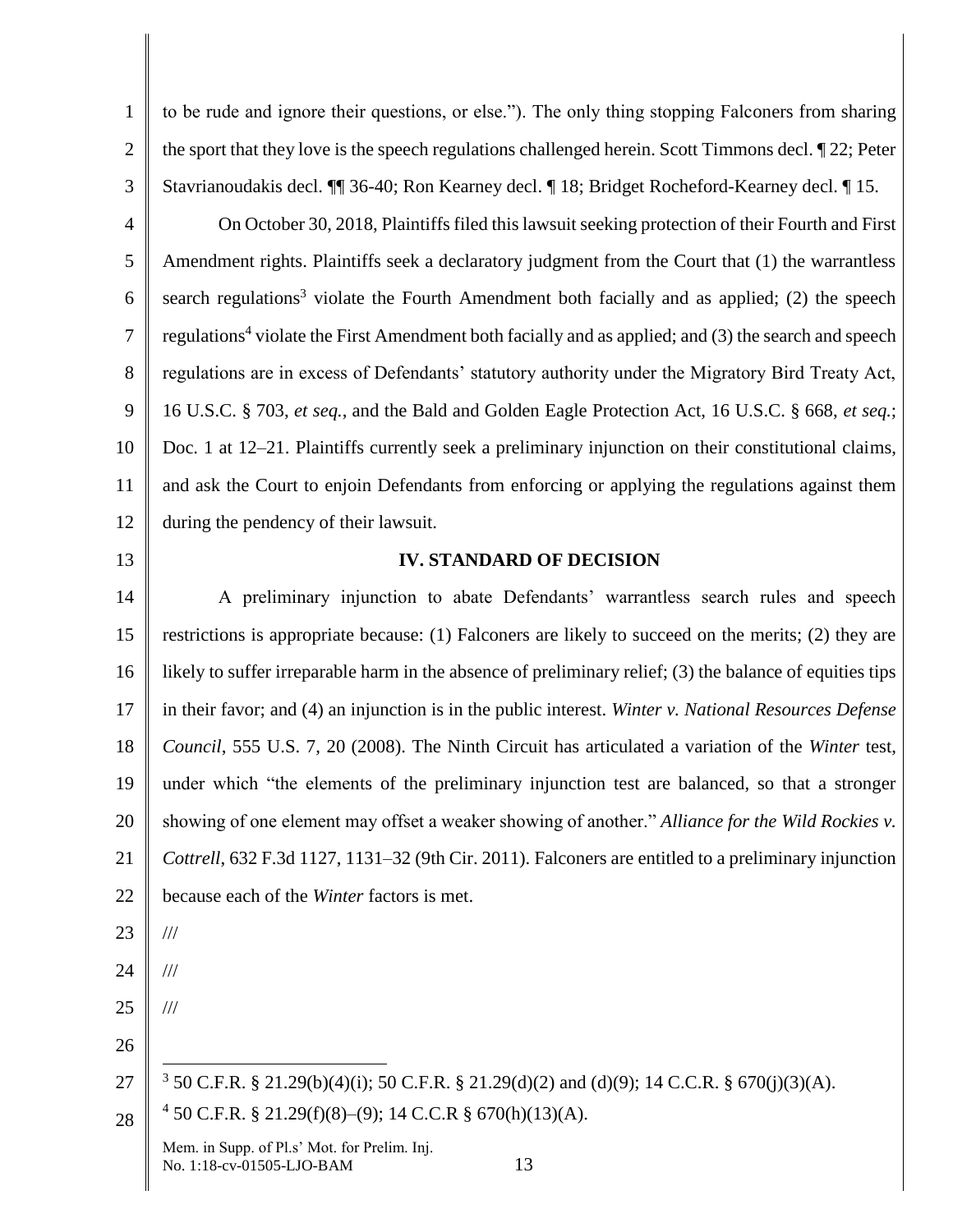| 1              | <b>V. ANALYSIS</b>                                                                                                                          |
|----------------|---------------------------------------------------------------------------------------------------------------------------------------------|
| $\overline{2}$ | <b>Likelihood of Success on the Merits</b><br>A.                                                                                            |
| 3              | 1. Fourth Amendment challenge to the warrantless search rules                                                                               |
| $\overline{4}$ | The Fourth Amendment guarantees "[t]he right of the people to be secure in their persons,                                                   |
| 5              | houses, papers, and effects, against unreasonable searches and seizures, shall not be violated                                              |
| 6              | " U.S. Const. amend. IV (emphasis added). <sup>5</sup> "It is axiomatic that the 'physical entry of the                                     |
| $\overline{7}$ | home is the chief evil against which the wording of the Fourth Amendment is directed." Welsh v.                                             |
| 8              | Wisconsin, 466 U.S. 740, 748 (1984) (citation omitted). Further, it is a "basic principle of Fourth                                         |
| 9              | Amendment law that searches and seizures inside a home without a warrant are presumptively                                                  |
| 10             | unreasonable." Groh v. Ramirez, 540 U.S. 551, 559 (2004) (quoting Payton v. New York, 445 U.S.                                              |
| 11             | 573, 586 (1980)). "[W] hen it comes to the Fourth Amendment, the home is <i>first among equals</i> . At                                     |
| 12             | the Amendment's 'very core' stands 'the right of a man to retreat into his own home and there be                                            |
| 13             | free from unreasonable governmental intrusion." Florida v. Jardines, 569 U.S. 1, 6 (2013)                                                   |
| 14             | (emphasis added) (quoting Silverman v. United States, 365 U.S. 505, 511 (1961)).                                                            |
| 15             | The warrantless searches of private homes and property at issue in this case is a regular and                                               |
| 16             | wide-spread practice. Peter Stavrianoudakis decl. 1 13 ("The abuse of falconers' Fourth                                                     |
| 17             | Amendment rights by Fish and Wildlife officers is widespread, ongoing, and systemic."); Ron                                                 |
| 18             | Kearney decl. <i>I</i> 7 ("I am personally aware of many examples of this abuse of power over the years                                     |
| 19             | This abuse continues to this day."); Bridget Rocheford-Kearney decl. II 8-12, 16 ("Every")                                                  |
| 20             | [licensed falconer] knows someone who has gotten a visit from Fish and Wildlife demanding entry                                             |
| 21             | into their home."). But even if Plaintiffs' homes or curtilage have not been recently searched, these                                       |
| 22             | warrantless search regulations still violate their Fourth Amendment property rights, see United                                             |
| 23             | States v. Jones, 565 U.S. 400 (2012), and privacy rights, see Kyllo v. United States, 533 U.S. 27,                                          |
| 24             | 34 (2001).                                                                                                                                  |
| 25             | Being subjected to an unconstitutional exercise of government power as a condition of                                                       |
| 26             | licensure is itself a sufficient constitutional injury for which relief can be granted. See, e.g., Koontz                                   |
| 27<br>28       | $5$ Fully incorporated against the states via the Due Process Clause of the Fourteenth Amendment.<br>See Mapp v. Ohio, 367 U.S. 643 (1961). |
|                | Mem. in Supp. of Pl.s' Mot. for Prelim. Inj.<br>14<br>No. 1:18-cv-01505-LJO-BAM                                                             |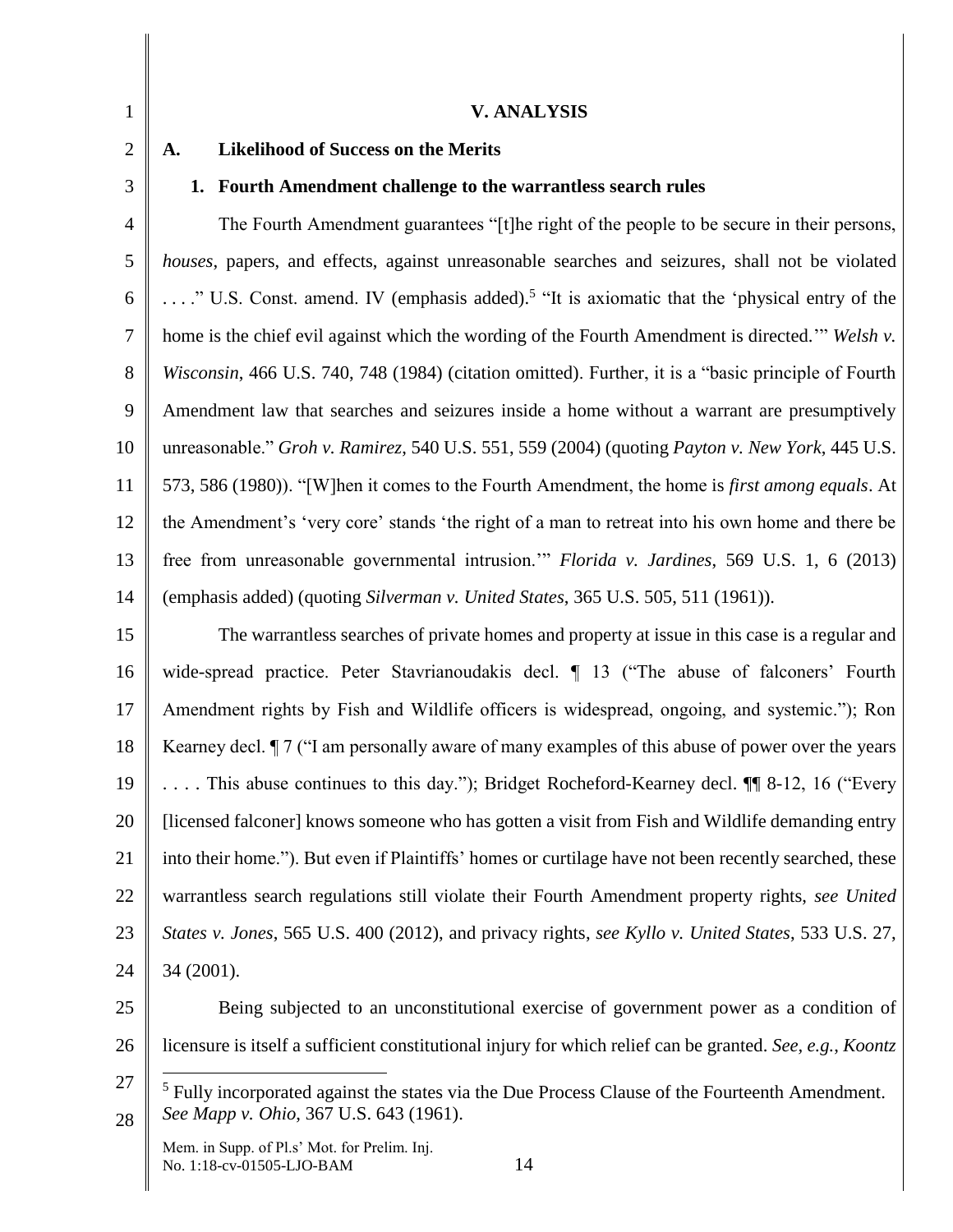1 2 3 4 5 6 7 8 *v. St. Johns River Water Management Dist.*, 570 U.S. 595, 607 (2013) ("[When] someone refuses to cede a constitutional right in the face of coercive pressure, the impermissible denial of a governmental benefit is a constitutionally cognizable injury."). "The doctrine [of unconstitutional conditions] is especially important in the Fourth Amendment context." *United States v. Scott*, 450 F.3d 863, 867 (9th Cir. 2006). Since warrantless searches are a condition of issuing falconry licenses, the purported search authority violates the Fourth Amendment even if it is not being imminently exercised. The Fourth Amendment was intended to prevent precisely this type of arbitrary abuse of power claimed by Defendants in this case.

9 10

## **a. Warrantless searches violate falconers' property rights protected by the Fourth Amendment**

11 12 13 14 15 16 17 18 19 20 21 22 23 In *United States v. Jones*, 565 U.S. 400 (2012), and *Florida v. Jardines*, 569 U.S. 1 (2013), the Supreme Court reaffirmed that property rights provide a wholly independent and sufficient basis for protection from unreasonable warrantless searches by the government. Long before the Court articulated the privacy-based approach to unreasonable searches and seizures, *see Katz v. United States*, 389 U.S. 347, 361 (1967) (Harlan, J., concurring), it recognized the original grounding of the Fourth Amendment in property rights, *Jones*, 565 U.S. at 405. "[F]or most of our history the Fourth Amendment was understood to embody a particular concern for government trespass upon the areas ('persons, houses, papers, and effects') it enumerates." *Id.* at 406. The *Katz* reasonableexpectations test "has been added to, not *substituted for*," the traditional property-based understanding of the Fourth Amendment. *Jardines*, 569 U.S. at 11 (citing *Jones*, 565 U.S. at 409). Specifically, the Court has held that warrantless physical trespass on a home's curtilage is as equally violative as trespass within the home itself. *Id.*<sup>6</sup> In the 2017–2018 term the Court further solidified the property rights approach to warrantless searches in three cases that either relied upon

25

24

26

 $\overline{a}$ 

a property-based Fourth Amendment analysis, or discussed this approach by way of ancillary

opinions. *See Collins v. Virginia*, 138 S. Ct. 1663, 1670 (2018) (citing *Jardines*, 569 U.S. at 11);

<sup>27</sup> 28  $6$  A home's curtilage, the area "immediately surrounding and associated with the home," is "part of [the] home itself for Fourth Amendment purposes." *Oliver v. United States*, 466 U.S. 170, 180 (1984).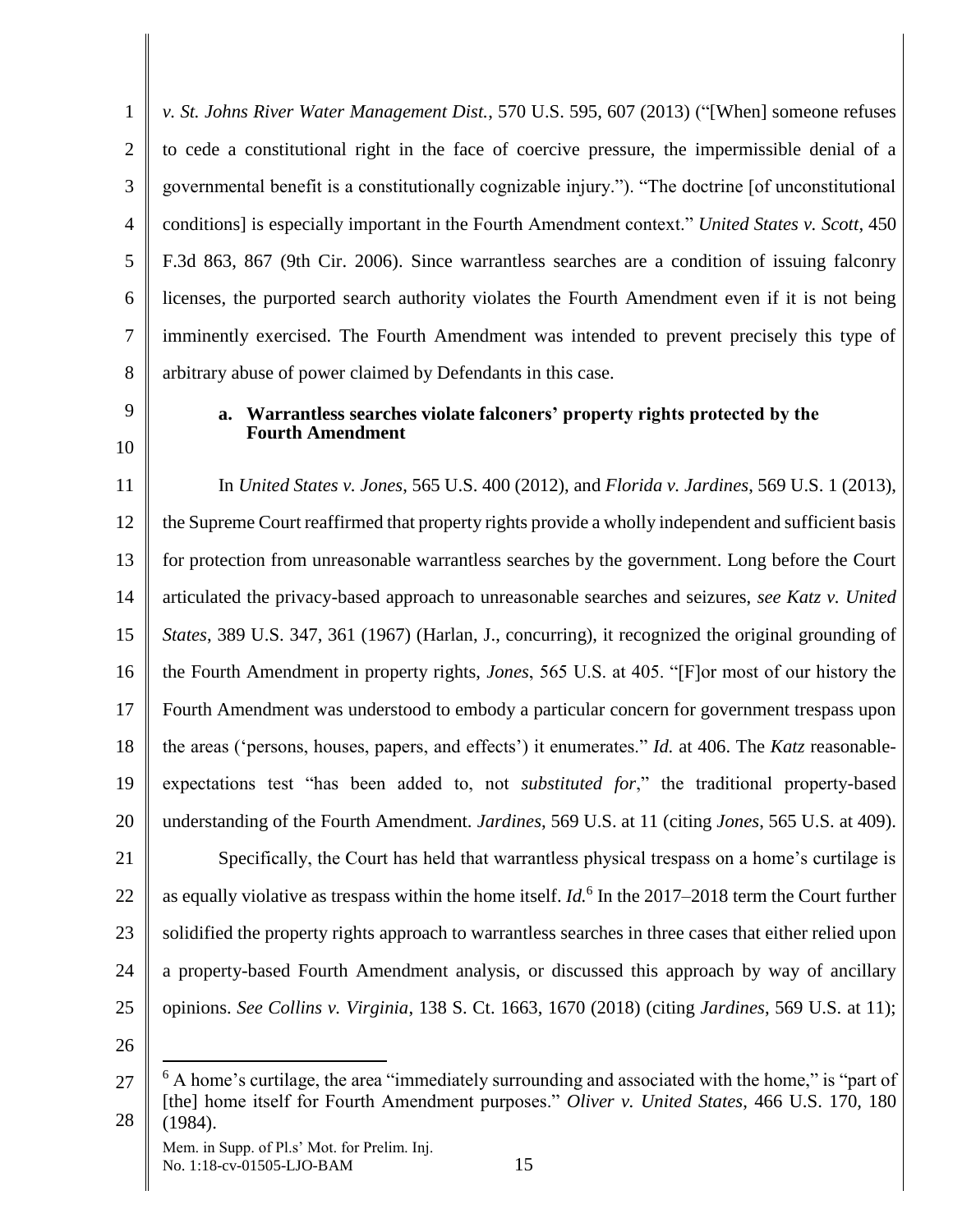1 2 *Byrd v. United States*, 138 S. Ct. 1518, 1526 (2018); *Carpenter v. United States*, 138 S. Ct. 2206, 2235 (2018) (Thomas, J., dissenting); *id.* at 2267–68 (Gorsuch, J., dissenting).

3 4 5 6 7 8 9 10 11 12 13 14 15 Here, government officials have purported to grant themselves the power to effect warrantless searches on falconry "facilities" to ensure that the "facilities standards" are met. *See* 50 C.F.R. § 21.29(b)(4)(i); 14 C.C.R. §  $670(j)(3)(A)$ . But the "facilities" in question are actually falconers' *private homes* and structures located on *their private curtilage*. The common practice for the vast majority of falconers—including the named plaintiffs and other members of Plaintiff American Falconry Conservancy—is to house their birds almost exclusively inside their own homes. Peter Stavrianoudakis decl.  $\P$  14, 32 ("The home is an integral part of the average falconers' craft and relationship with his bird."). It is equally common for falconers to build their falconry mews (stable-like structures for use when housing a bird temporarily outside) directly within the curtilage of their home. Ron Kearney decl.  $\P$  12–14. Plaintiff Katherine Stavrianoudakis does not, and has never, held a falconry license or practiced falconry. Katherine Stavrianoudakis decl. ¶ 13. And yet her property rights protected by the Fourth Amendment are continually threatened, simply because her husband is a licensed falconer.

16 17 18 19 These regulations are unconstitutional on their face and as applied to Plaintiffs, because they violate their clearly protected property rights in their own homes and curtilage under the Fourth Amendment. For these reasons, Plaintiffs are likely to succeed on the merits of their facial and asapplied property-based Fourth Amendment claims.

20 21

# **b. Warrantless searches violate falconers' privacy rights protected by the Fourth Amendment**

22 23 24 25 While the violation of Plaintiffs' property rights provides a sufficient basis to find a high likelihood of success on the merits of their Fourth Amendment claims, Plaintiffs' Fourth Amendment protected privacy interest in their homes and curtilage provides an equally strong alternative basis.

26 ///

- 27 ///
- 28 ///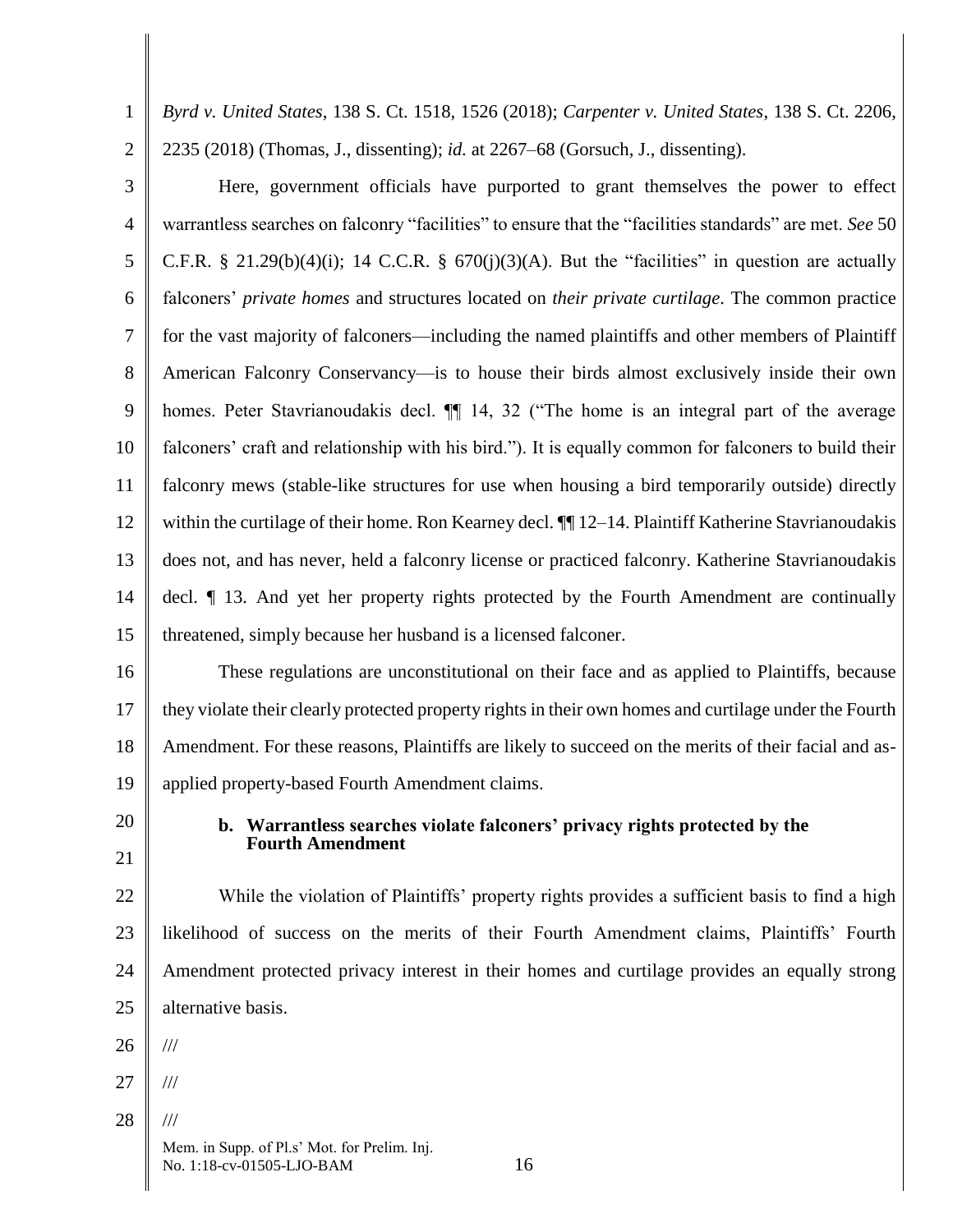1 2 3 4 5 6 7 8 Under the *Katz* test, individuals have a protected Fourth Amendment privacy interest in a given area where they, (1) Have exhibited a subjective expectation of privacy, and (2) Where the expectation is one that society is prepared to recognize as reasonable. *See Katz*, 389 U.S. at 361 (Harlan, J., concurring). Under this approach, private homes enjoy a high presumption of protected privacy. *See, e.g.*, *id.* ("[A] man's home is, for most purposes, a place where he expects privacy . . . ."). In cases involving homes, "there is a ready criterion, with roots deep in the common law, of the minimal expectation of privacy that *exists*, and that is acknowledged to be *reasonable*." *Kyllo*, 533 U.S. at 34.

9 10 11 12 13 14 15 16 17 18 19 20 21 22 23 24 25 Under the *Katz* test, Plaintiffs' homes and curtilage enjoy a strong presumption of protected privacy. The Fourth Amendment privacy-based approach, like the property approach, draws "a firm line at the entrance to the house." *Id.* at 40 (quoting *Payton v. New York*, 445 U.S. at 590). This line also extends to a home's curtilage, which is "intimately linked to the home, both physically and psychologically," and is where "privacy expectations are most heightened." *[California v. Ciraolo](https://1.next.westlaw.com/Link/Document/FullText?findType=Y&serNum=1986125998&pubNum=0000708&originatingDoc=Iedaa2cfa960211e2981ea20c4f198a69&refType=RP&originationContext=document&transitionType=DocumentItem&contextData=(sc.UserEnteredCitation))*, [476 U.S. 207, 213 \(1986\).](https://1.next.westlaw.com/Link/Document/FullText?findType=Y&serNum=1986125998&pubNum=0000708&originatingDoc=Iedaa2cfa960211e2981ea20c4f198a69&refType=RP&originationContext=document&transitionType=DocumentItem&contextData=(sc.UserEnteredCitation)) The "firm line at the entrance" of Plaintiffs' private homes and curtilage is continuously violated by the purported authority granted by the challenged regulations, and the threat of warrantless government searches conducted under them. As noted above, Plaintiff Katherine Stavrianoudakis does not, and has never, held a falconry license or practiced falconry. Katherine Stavrianoudakis decl.  $\P$  13. And yet her privacy rights protected by the Fourth Amendment are continually threatened, simply because her husband is a licensed falconer. *Id.* ¶ 10 ("Privacy is extremely important to me. My home is my sanctuary. . . . Now I have to worry about armed government agents showing up unannounced and entering my home without permission."). These regulations are unconstitutional on their face and as-applied to Falconers, because they authorize the violation of Falconers' privacy rights in their own homes and curtilage protected by the Fourth Amendment. For these reasons, Plaintiffs are likely to succeed on the merits of their facial and as-applied privacy-based Fourth Amendment claims.

26

///

///

///

- 27
- 28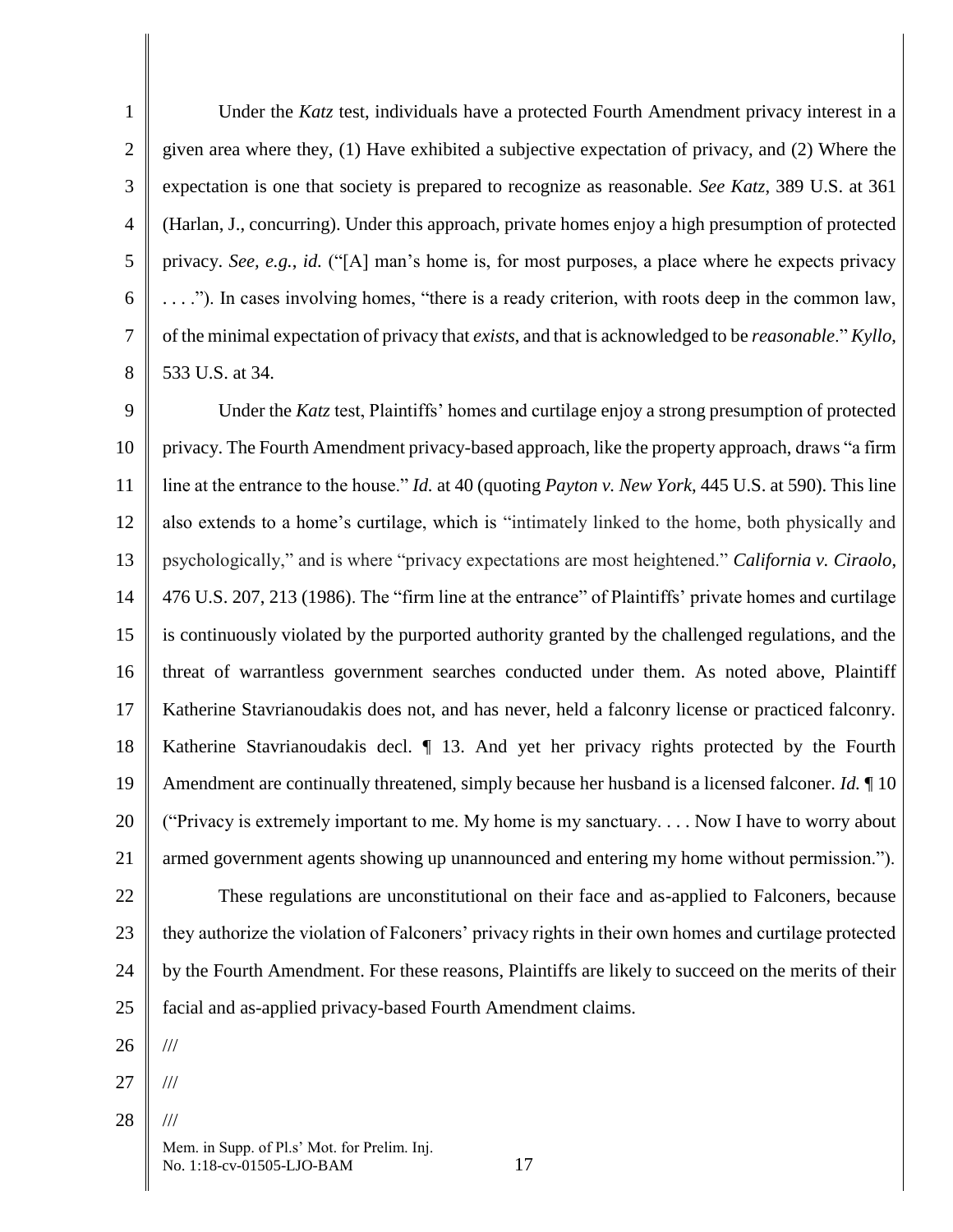1

#### **2. First Amendment challenge to the speech regulations**

2 3 4 5 6 7 8 9 10 11 12 13 Falconers are also likely to succeed on the merits of their First Amendment claims. Plaintiff Falconers and the Conservancy's other members are being muzzled from communicating about the pastime that they love. Scott Timmons decl. ¶ 22; Peter Stavrianoudakis decl. ¶¶ 36-40; Ron Kearney decl. ¶ 18; Bridget Rocheford-Kearney decl. ¶ 15. The falconry regulations significantly impair their First Amendment rights to create expression featuring their birds and to talk about their birds, based solely on the content of the expression. They have declined opportunities to photograph their birds and otherwise refrained from speaking about their birds. But for these content-based restrictions, Plaintiff Falconers and many other Conservancy members would engage in the speech that is prohibited by the challenged regulations. *Id.* Regulations such as these that control expression based on its content are "'presumptively invalid,' and the Government bears the burden to rebut that presumption." *United States v. Stevens*, 559 U.S. 460, 468 (2010) (quoting *United States v. Playboy Entm't Group, Inc.*, 529 U.S. 803, 817 (2000)).

- 14 15 16 17 18 19 20 21 22 23 24 "'The First Amendment's hostility to content-based regulation extends not only to restrictions on particular viewpoints, but also to prohibition of public discussion of an entire topic.' Thus, a speech regulation targeted at specific subject matter is content based even if it does not discriminate among viewpoints within that subject matter." *Reed v. Town of Gilbert*, 135 S. Ct. 2218, 2230 (2015) (quoting *Consol. Edison Co. of N.Y. v. Public Serv. Comm'n of N.Y.*, 447 U.S. 530, 537 (1980)). Put simply, "[g]overnment regulation of speech is content based if a law applies to particular speech because of the topic discussed or the idea or message expressed." *Id*. at 2227. "A law that is content based on its face is subject to strict scrutiny regardless of the government's benign motive, content-neutral justification, or lack of 'animus toward the ideas contained' in the regulated speech." *Id*. at 2228 (quoting *Cincinnati v. Discovery Network*, 507 U.S. 410, 429 (1993)).
- 25 26 27 28 Mem. in Supp. of Pl.s' Mot. for Prelim. Inj. No. 1:18-cv-01505-LJO-BAM 18 Collectively, the state/federal regulations fall into four content-based categories: (1) generally banning images of falcons in all expression that is not about falcons; (2) specifically banning commercials that feature falcons but are not about falcons; (3) limiting compensation for falcon-related educational expression; and (4) dictating the content of conservation education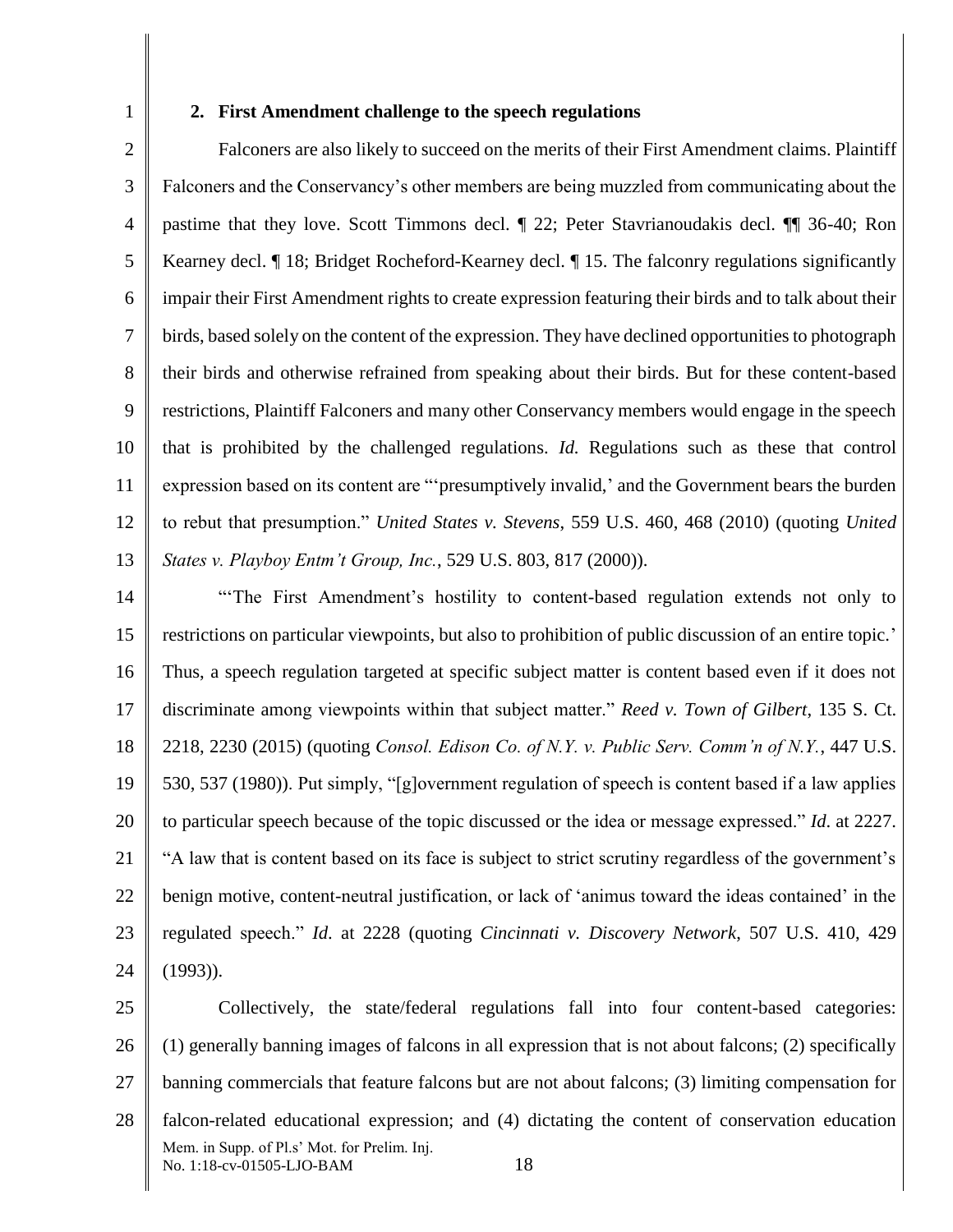1 2 3 programs. Falconry itself may not be protected expression, but educational demonstrations, movies, commercials, photography, and filming are unequivocally protected speech—and the regulations at issue here unconstitutionally interfere with that expression.

# **a. Limiting images of falcons in all expression that is not about falcons is unconstitutional**

4

5

6 7 8 9 10 11 12 The regulations at issue prohibit falconers from photographing or filming their birds—but only if the images will be used in a production that is not about falcons or falconry. 50 C.F.R.  $§$  21.29(f)(9)(i); 14 C.C.R. § 670(h)(13)(A). This impairs the creation of protected expression like movies, photos, and commercials based solely on their communicative content. *See Western Watersheds Project v. Michael*, 869 F.3d 1189, 1196 (10th Cir. 2017) ("An individual who photographs animals or takes notes about habitat conditions is creating speech in the same manner as an individual who records a police encounter.").

13 14 15 16 17 18 19 20 21 22 23 24 25 Rather than ban these images outright, the regulations prohibit taking certain photos and videos, in an attempt by "the government [to] bypass the Constitution by 'simply proceed[ing] upstream and dam[ming] the source' of speech." *Id.* at 1196 (quoting *Buehrle v. City of Key West*, 813 F.3d 973, 977 (11th Cir. 2015)). The First Amendment protects a falconer who creates an image of his soaring eagle—just the same as it protects filming the police on a public street, or filming wildlife on public lands. *Fordyce v. City of Seattle*, 55 F.3d 436, 439 (9th Cir. 1995); *Western Watersheds*, 869 F.3d at 1196; *Animal Legal Def. Fund v. Herbert*, 263 F. Supp. 3d 1193, 1206– 08 (D. Utah 2017) (collecting cases protecting the First Amendment right to make an audiovisual recording). The Supreme Court has held that even horrific depictions of animal cruelty cannot be banned, so long as the underlying activities are legal. *Stevens*, 559 U.S. at 481. Where, as here, the underlying activity that is the source of the protected expression—flying falconry birds—is neither cruel nor illegal, there is even less basis for the government to make content-based distinctions about what sort of speech can and cannot be created by falconers. *Id.* 

26 27 28 Mem. in Supp. of Pl.s' Mot. for Prelim. Inj. No. 1:18-cv-01505-LJO-BAM 19 This is not a situation where regulations are directed at conduct that has an incidental effect on speech. *Cf. Zemel v. Rusk*, 381 U.S. 1 (1965). Rather, the "conduct triggering coverage under the statute consists of communicating a message." *Holder v. Humanitarian Law Project*, 561 U.S.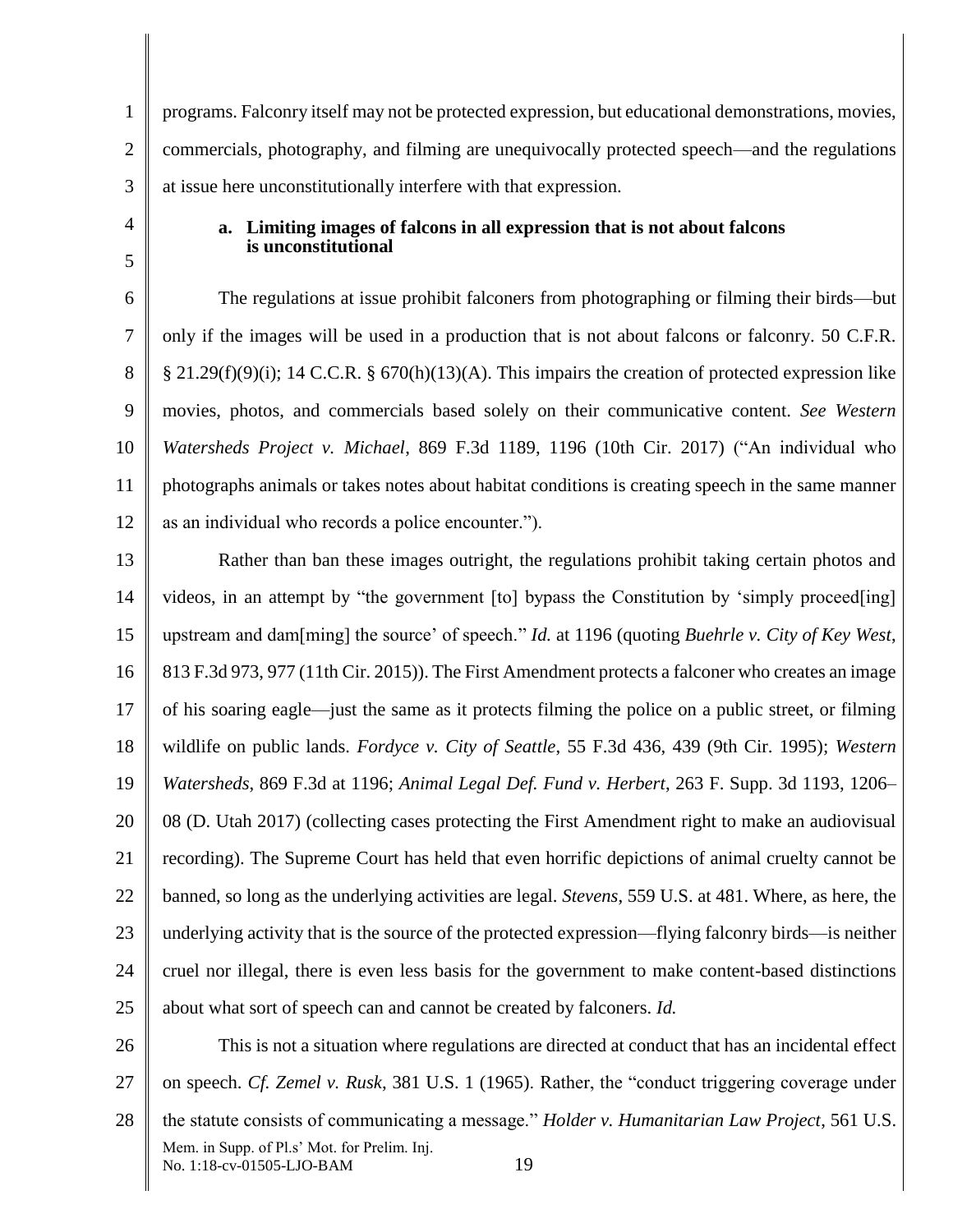1 2 3 4 5 6 7 8 9 10 11 12 1, 28 (2010). Falconers are in the same position as the activists who challenged Wyoming's "ag gag" statute in *Western Watersheds Project v. Michael*, which applied heightened penalties to trespassing committed with the intention of creating speech, including photographing animals. *Western Watersheds*, 869 F.3d at 1197. The plaintiffs in *Western Watersheds* challenged "the constitutionality of Wyoming's differential treatment of individuals who create speech. . . . The challenged statutes apply specifically to the creation of speech, and thus we conclude they are subject to the First Amendment." *Id.* (citing *Brown v. Entm't Merchants Ass'n*, 564 U.S. 786, 793 n.1 (2011)); *see also Western Watersheds Project v. Michael*, No. 15-cv-169-SWS, 2018 WL 5318261, at \*10 (D. Wyo. Oct. 29, 2018) (striking down the same "ag gag" statutes on remand as unconstitutionally content-based). The regulations at issue here directly regulate photographing and filming birds and thus "apply specifically to the creation of speech" and are therefore subject to First Amendment scrutiny.

13 14 15 16 17 Preventing Falconers from photographing their birds stymies the creation of speech based on its content, both because the speech features falcons, and because it is not about falcons. Regulations that police expression based on its content are "'presumptively invalid,' and the Government bears the burden to rebut that presumption." *Stevens*, 559 U.S. at 468 (quoting *Playboy*, 529 U.S. at 817).

18 19 20 21 22 23 24 25 26 27 28 Mem. in Supp. of Pl.s' Mot. for Prelim. Inj. No. 1:18-cv-01505-LJO-BAM 20 The only government interest that could be related to the falcon speech ban is the welfare of the birds. But any concerns about overworking birds or exposing them to dangerous conditions are easily addressed by regulations that do not impose content-based restrictions on speech. "[T]he remedy is not to restrict speech but to consider and explore other regulatory mechanisms." *Citizens United v. Fed. Election Comm'n*, 558 U.S. 310, 362 (2010). Valid regulations might limit the working hours and conditions of falcons generally, but "[t]he regulatory mechanism here, based on speech, contravenes the First Amendment." *Id.*; *see also Minneapolis Star & Tribune Co. v. Minn. Comm'r of Revenue*, 460 U.S. 575, 592 (1983) ("We have long recognized that even regulations aimed at proper governmental concerns can restrict unduly the exercise of rights protected by the First Amendment."). Banning images of falcons in all expression that is not about falcons is unconstitutional; 50 C.F.R.  $\S 21.29(f)(9)(i)$  and 14 C.C.R.  $\S 670(h)(13)(A)$  should be enjoined.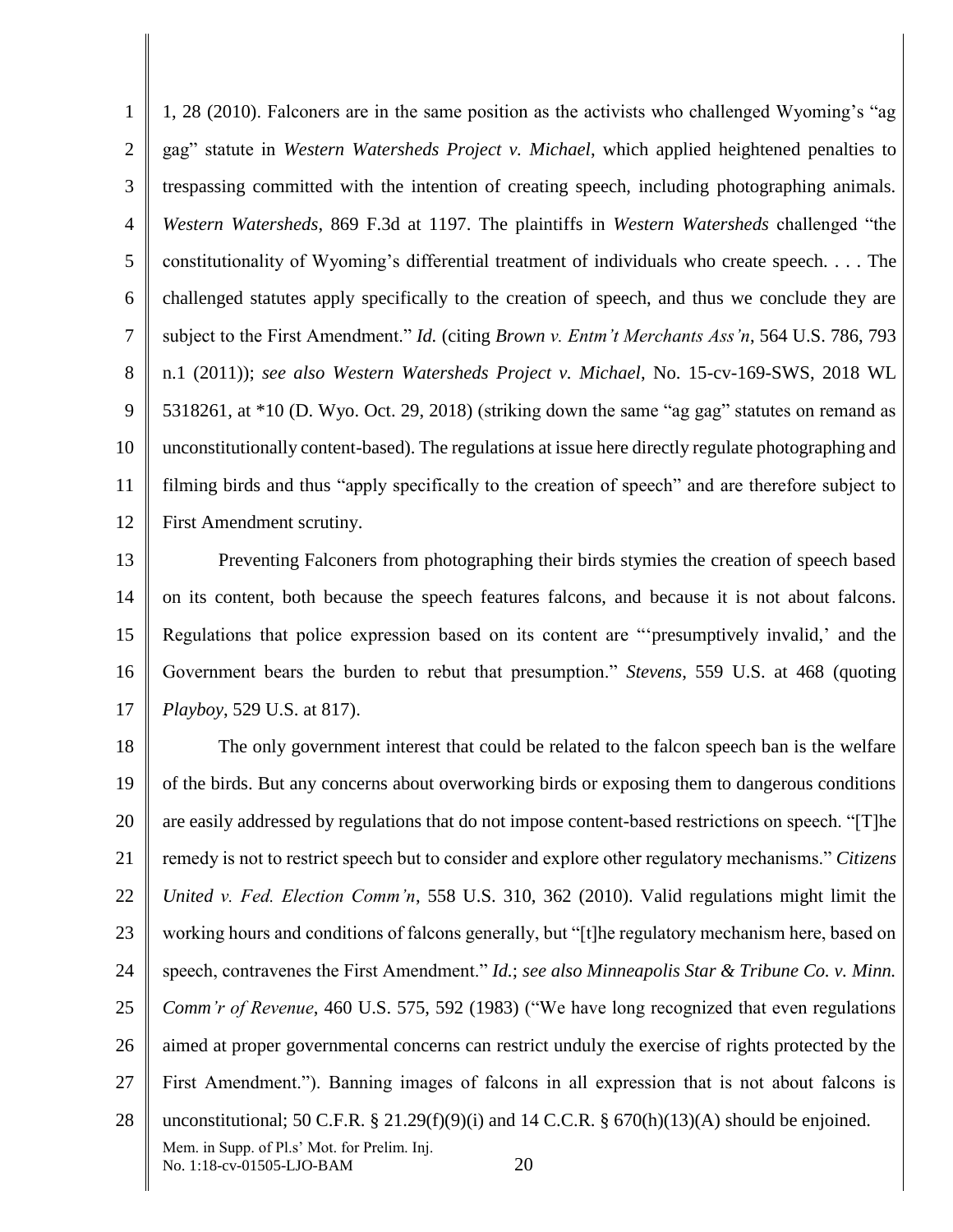2

1

#### **b. Limiting commercials that feature falcons but are not about falcons or falconry is unconstitutional**

3 4 5 6 7 8 9 10 In addition to banning non-falcon-related movies and photographs generally, the regulations also specifically ban Falconers from creating non-falcon-related commercial speech. 50 C.F.R.  $§$  21.29(f)(9)(ii); 14 C.C.R. § 670(h)(13)(A). Commercial speech "does no more than propose a commercial transaction." *Va. State Bd. of Pharmacy v. Va. Citizens Consumer Council, Inc.*, 425 U.S. 748, 767 (1976) (Stewart, J., concurring). It is generally accepted that regulation of commercial speech is subject to a lesser degree of scrutiny, under the *Central Hudson* standard. *Cent. Hudson Gas & Elec. Corp. v. Pub. Serv. Comm'n of New York*, 447 U.S. 557, 561 (1980); *Retail Digital Network, LLC v. Prieto*, 861 F.3d 839, 849–50 (9th Cir. 2017) (en banc).

11 12 13 14 15 16 17 18 19 The *Central Hudson* intermediate scrutiny test has four parts: (1) whether the speech at issue is not misleading and concerns lawful activity; (2) whether the government interest is substantial; (3) whether the regulation directly advances that interest; and (4) whether the regulation is not more extensive than necessary to achieve the interest. *Cent. Hudson Gas & Elec. Corp*., 447 U.S. at 561; *World Wide Rush, LLC v. City of Los Angeles*, 606 F.3d 676, 684 (9th Cir. 2010). The first step is a threshold issue that determines whether the restricted speech enjoys First Amendment protection. *World Wide Rush*, 606 F.3d at 684. If the speech at issue passes this threshold, then the government bears the burden of satisfying the other three steps. *Valle Del Sol Inc. v. Whiting*, 709 F.3d 808, 816 (9th Cir. 2013).

20 21 22 23 The first factor is not at issue here, because the ban applies to all commercial advertisements, misleading or not, that include falcons but are not about falcons or falconry. The second factor is likewise uncontroversial; Falconers do not now dispute that the government has an interest in protecting migratory birds. But the commercial speech ban fails at step three.

24  $25$ 26 27 28 Mem. in Supp. of Pl.s' Mot. for Prelim. Inj. No. 1:18-cv-01505-LJO-BAM 21 Step three "concerns the relationship between the harm that underlies the State's interest and the means identified by the State to advance that interest." *Lorillard Tobacco Co. v. Reilly*, 533 U.S. 525, 555 (2001). Any restriction on commercial speech must "directly and materially advance[] the asserted governmental interest." *Greater New Orleans Broadcasting Ass'n, Inc. v. United States*, 527 U.S. 173, 188 (1999); *Metro Lights, LLC v. City of Los Angeles*, 551 F.3d 898,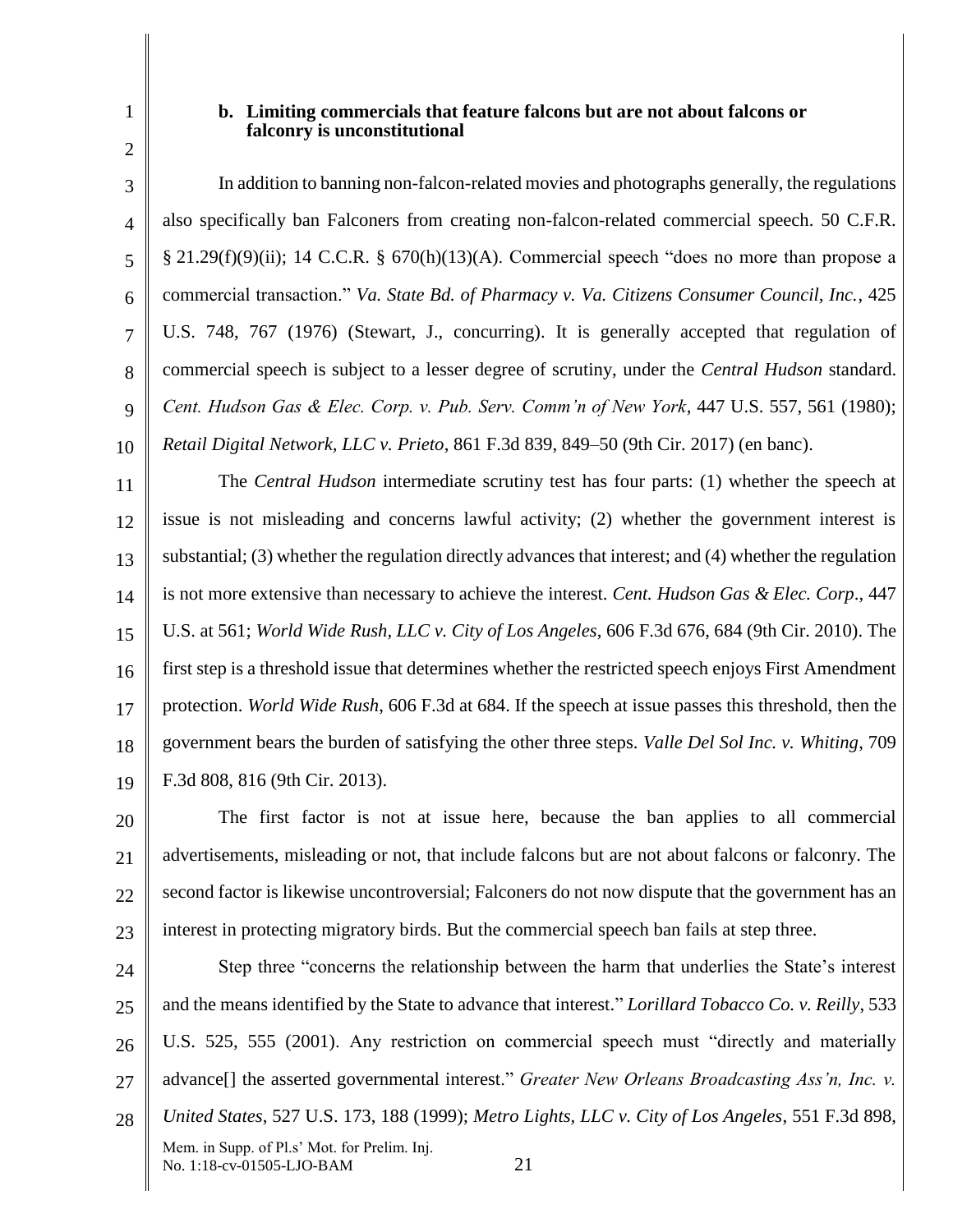905 (9th Cir. 2009) (A restriction on commercial speech must have a "logical connection" between means and end.).

3 4 5 6 7 A speech regulation also runs afoul of *Central Hudson*'s step three advancement requirement if it is under-inclusive. *Valle Del Sol Inc.*, 709 F.3d at 824. Under-inclusivity arises when a regulation reaches only a subset of the speech that causes the alleged harm, such that the regulation fails to achieve its purported goal or makes irrational distinctions between regulated and unregulated speech. *Metro Lights*, 551 F.3d at 906.

8 9 10 11 12 13 14 15 16 17 A classic example of an under-inclusive commercial speech restriction arose in *City of Cincinnati v. Discovery Network*, 507 U.S. 410 (1993). Cincinnati prohibited commercial handbills in news racks on public property but allowed noncommercial handbills. *Id.* at 412. Cincinnati's asserted interest was to reduce the clutter of news racks to promote aesthetics. *Id.* The Court noted, however, that the distinction between commercial and noncommercial handbills bore no relationship to the interest in aesthetics, since both types of handbill contributed equally to the proliferation of news racks. *Id.* at 425. The restriction thus lacked the required "'fit' between its goals and its chosen means" because the distinction drawn between commercial and noncommercial handbills "has absolutely no bearing on the interests [Cincinnati] has asserted." *Id.* at 428.

18 19 20 21 22 23 24 The government's interest in the welfare of birds is unaffected whether images of the birds are being shown to sell perches (allowed) or washing machines (not allowed), or to make political statements about freedom (not allowed). Banning falconers from contributing to commercials unrelated to falconry does nothing to "directly and materially advance the asserted governmental interest" in protecting migratory birds and is fatally under-inclusive because it unjustifiably targets commercial speech. *Id.* Therefore, 50 C.F.R.  $\S 21.29(f)(9)(ii)$  and 14 C.C.R.  $\S 670(h)(13)(A)$  should be enjoined.

25

1

2

#### **c. Limiting compensation for falcon-related expression is unconstitutional**

26 27 28 Mem. in Supp. of Pl.s' Mot. for Prelim. Inj. No. 1:18-cv-01505-LJO-BAM 22 The offending regulations allow only one sort of falcon-containing speech: that which is related to falcons or falconry. 50 C.F.R. § 21.29(f)(8); (9)(ii)(A)–(B). But this outlet for speech comes with an important financial disincentive. Under the federal regulations Falconers'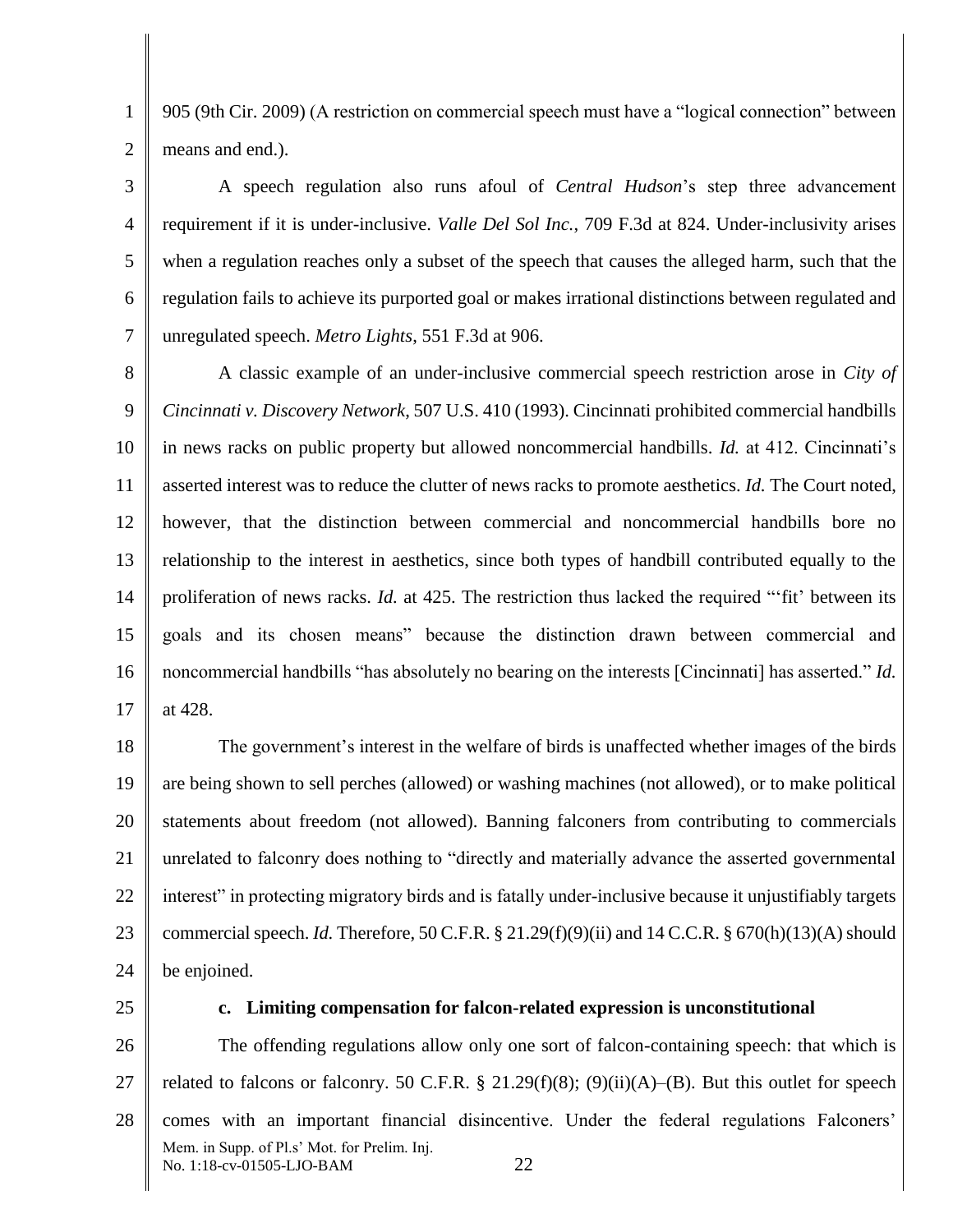1 2 3 4 5 "presentation of a conservation education program" may only be compensated if the fee does "not exceed the amount required to recoup . . . costs." 50 C.F.R.  $\S$  21.29(f)(8)(iv). The California regulations incorporate the same content-based restrictions as 50 C.F.R. § 21, but Falconers are entirely prohibited from collecting compensation for any falcon-containing expression that "exceed[s] the amount required to recover costs." 14 C.C.R.  $\S$  670(h)(13)(A).

6 7 8 9 10 11 12 13 14 15 First Amendment protection does not disappear because falcon-containing speech is compensated at a fair price that rewards Falconers for their time, their expertise, and the use of their birds. "[T]he degree of First Amendment protection is not diminished merely because the [protected expression] is sold rather than given away." *City of Lakewood v. Plain Dealer Publ'g Co.*, 486 U.S. 750, 756 n.5 (1988); *see also Riley v. Nat'l Fed'n of the Blind of N.C., Inc*., 487 U.S. 781, 801 (1988) ("It is well settled that a speaker's rights are not lost merely because compensation is received; a speaker is no less a speaker because he or she is paid to speak."); *Nat'l Inst. of Family & Life Advocates v. Becerra*, 138 S. Ct. 2361, 2375 (2018) ("[N]either California nor the Ninth Circuit has identified a persuasive reason for treating professional speech as a unique category that is exempt from ordinary First Amendment principles.").

16 17 18 19 20 21 22 23 24 25 26 27 28 Mem. in Supp. of Pl.s' Mot. for Prelim. Inj. Nor is preventing compensation a legitimate government interest that can justify speech restrictions. The First Amendment does not tolerate laws that impose a "disincentive to create or publish works," including diminishing the ability of speakers to profit from their communicative works. *Simon & Schuster, Inc. v. Members of N.Y. State Crime Victims Bd.*, 502 U.S. 105, 118 (1991). Barring fair compensation for "presentation of a conservation education program" does nothing to further the government interest in protecting and preserving birds covered by federal statutory protections. Indeed, it has the opposite effect by making such presentations not profitable and thus less likely to occur. Scott Timmons decl. ¶ 22; Peter Stavrianoudakis decl. ¶¶ 36-40; Ron Kearney decl. ¶ 18; Bridget Rocheford-Kearney decl. ¶ 15. Nor does California have a legitimate basis for restricting payment for all falcon-related speech; discouraging the promotion of nonprofit falconry organizations or sale of useful falconry products would likewise harm these majestic birds. Limiting compensation for falcon-related speech is unconstitutional; 50 C.F.R. § 21.29(f)(8),  $(9)(ii)(A)$ –(B), and 14 C.C.R. § 670(h)(13)(A) should be enjoined.

No. 1:18-cv-01505-LJO-BAM 23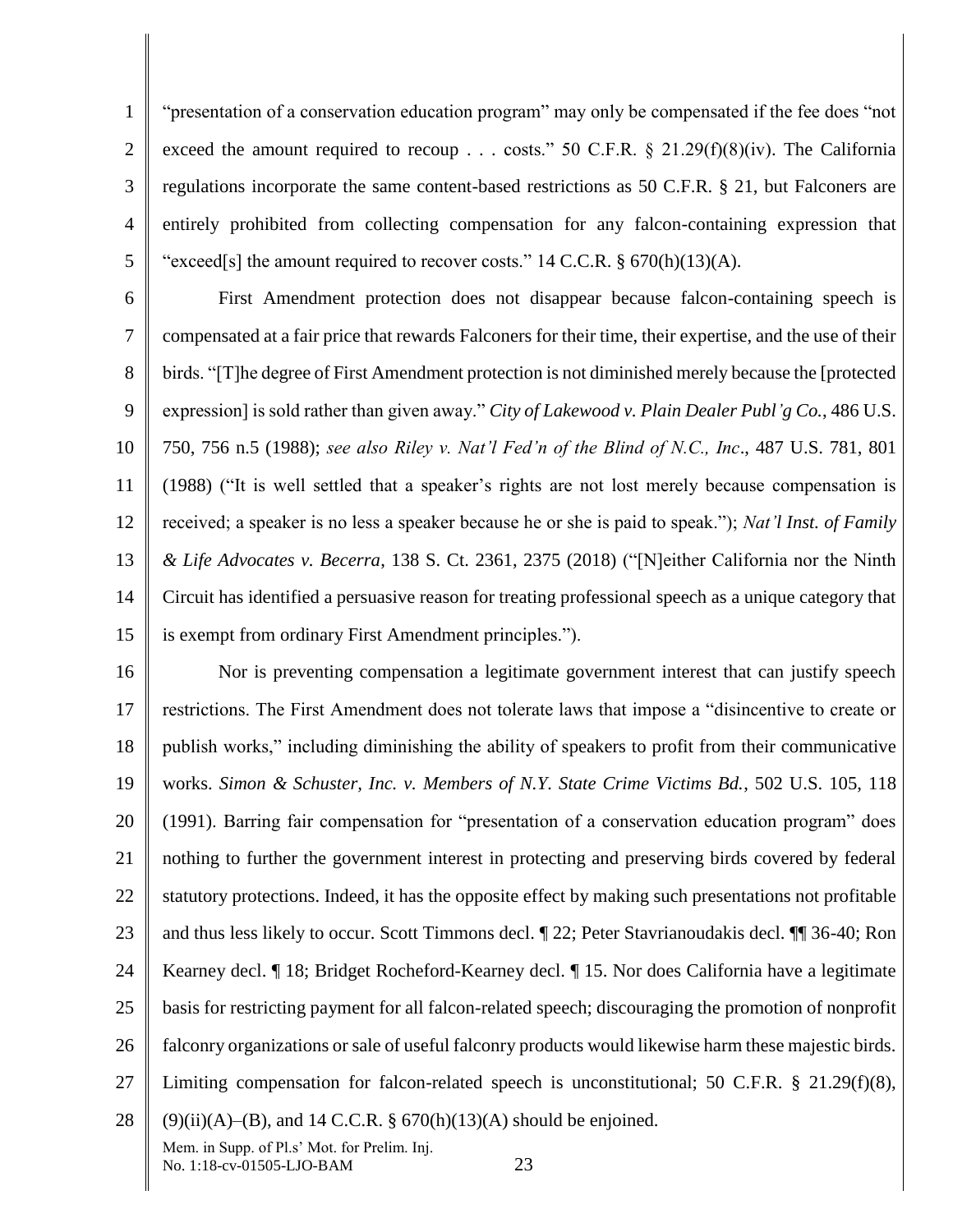## **d. Dictating the content of conservation education programs is unconstitutional**

Falconers who engage in conservation education despite the financial disincentives must also follow content-based guidelines about what can be discussed in conservation education programs—including "information about the biology, ecological roles, and conservation needs of raptors and other migratory birds." 50 C.F.R.  $\S$  21.29(f)(8)(v). The federal regulations do not require that "all of these topics must be addressed in every presentation." *Id.* But any "presentations that do not address falconry and conservation education" are expressly forbidden. *Id.*

8 9 10 11 12 13 14 15 16 17 As content-based limits on falconers' speech, these restrictions are "'presumptively invalid,' and the Government bears the burden to rebut that presumption." *Stevens*, 559 U.S. at 468 (quoting *Playboy*, 529 U.S. at 817). While the government might have an interest in ensuring the accuracy of educational materials, this interest in accuracy cannot justify untargeted content-based speech restrictions. *See, e.g.*, *United States v. Alvarez*, 567 U.S. 709, 727 (2012) ("The remedy for speech that is false is speech that is true."); *Edwards v. District of Columbia*, 755 F.3d 996, 1005 n.6 (D.C. Cir. 2014) ("We do not mean to suggest the District could somehow police the accuracy of a tour guide's speech by, for example, requiring that tour guides adhere to a script. Even if such speech advanced the District's interest in ensuring a quality consumer experience, its compulsion would doubtless be unconstitutional.").

18 19 20 21 Like the other content-based restrictions on Falconers' speech, dictating the content of any "presentations" falconers give is not necessary to address any actual problem. *Playboy*, 529 U.S. at 822–23. The restrictions are therefore unconstitutional; 50 C.F.R.  $\S$  21.29(f)(8)(v) and 14 C.C.R. § 670(h)(13)(A), and should be enjoined by this Court.

22

# 23

1

2

3

4

5

6

7

# **B. Falconers Are Suffering Irreparable Harm from Continuous Constitutional Injuries**

24 25 26 27 28 Mem. in Supp. of Pl.s' Mot. for Prelim. Inj. No. 1:18-cv-01505-LJO-BAM 24 A plaintiff seeking preliminary relief must show a likelihood of irreparable harm. *Winter*, 555 U.S. at 22. "When an alleged deprivation of a constitutional right is involved, . . . most courts hold that no further showing of irreparable injury is necessary." 11A Charles Alan Wright  $\&$ Arthur R. Miller, *Federal Practice and Procedure* § 2948.1 (3d ed. 2013) (footnotes omitted). Indeed, "[u]nder the law of this circuit, a party seeking preliminary injunctive relief in a First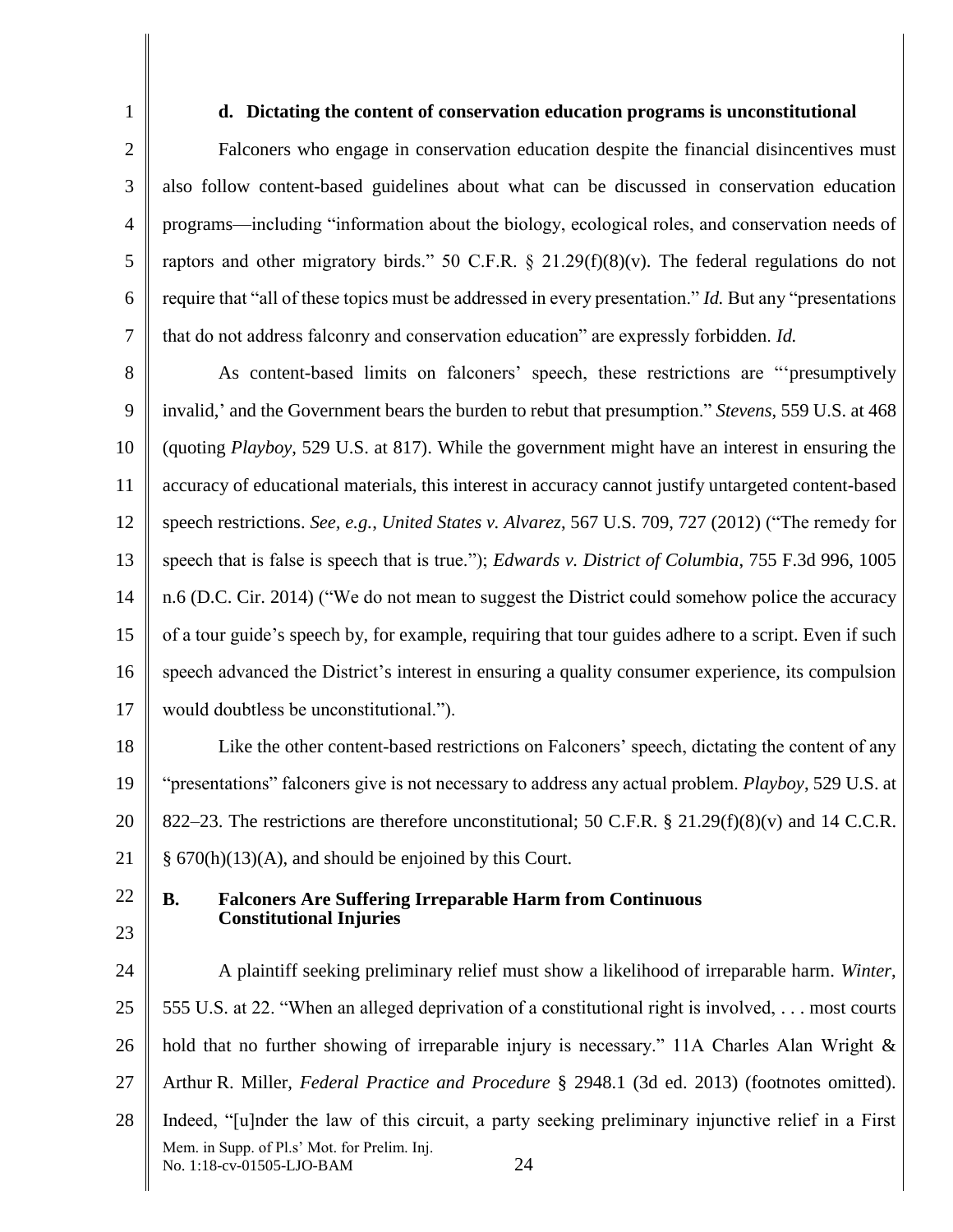1 2 3 4 5 6 7 8 Amendment context can establish irreparable injury sufficient to merit the grant of relief by demonstrating the existence of a colorable First Amendment claim." *Sammartano v. First Judicial Dist. Court in & for County of Carson City*, 303 F.3d 959, 973–74 (9th Cir. 2002) (citation omitted); *Warsoldier v. Woodford*, 418 F.3d 989, 1002 (9th Cir. 2005) (same). The same is true for Fourth Amendment claims. *Melendres v. Arpaio*, 695 F.3d 990, 1002 (9th Cir. 2012) ("Defendants operated under the impression that they have authority to detain individuals solely because of their immigration status . . . Plaintiffs faced irreparable harm in the form of a deprivation of constitutional rights absent a preliminary injunction.").

9 10 11 12 13 14 15 16 17 18 19 20 21 Because Falconers raise substantial constitutional claims, no further showing of irreparable injury is necessary. *See Sanders County Republican Cent. Comm. v. Bullock*, 698 F.3d 741, 744 (9th Cir. 2012) ("When seeking a preliminary injunction 'in the First Amendment context, the moving party bears the initial burden of making a colorable claim that its First Amendment rights have been infringed, or are threatened with infringement, at which point the burden shifts to the government to justify the restriction.'" (quoting *Thalheimer v. City of San Diego*, 645 F.3d 1109, 1116 (9th Cir. 2011)). It is the "purposeful unconstitutional suppression of speech [that] constitutes irreparable harm for preliminary injunction purposes." *Goldie's Bookstore v. Superior Court*, 739 F.2d 466, 472 (9th Cir. 1984); *Melendres*, 695 F.3d at 1002 (threat of Fourth Amendment injuries also creates irreparable harm); *see also Ochoa v. Campbell*, 266 F. Supp. 3d 1237, 1260 (E.D. Wash. 2017), *appeal dismissed as moot sub nom. Sanchez Ochoa v. Campbell*, 716 F. App'x 741 (9th Cir. 2018) (deprivation of Fourth Amendment rights "unquestionably constitutes irreparable injury").

22

# **C. The Balance of Equities Weighs in Falconers' Favor**

23 24 25 26 27 28 Mem. in Supp. of Pl.s' Mot. for Prelim. Inj. No. 1:18-cv-01505-LJO-BAM 25 A plaintiff seeking a preliminary injunction must show that "the balance of equities tips in his favor." *Winter*, 555 U.S. at 20. To assess the balance of hardships, the court "balance[s] the interests of all parties and weigh[s] the damage to each." *Stormans, Inc. v. Selecky*, 586 F.3d 1109, 1138 (9th Cir. 2009) (quoting *Los Angeles Memorial Coliseum Comm'n v. NFL*, 634 F.2d 1197, 1203 (9th Cir. 1980)). Mere "inconvenience" to the government does not compare to the hardship imposed by "the potential loss of a constitutionally protected right" like speech or the right to be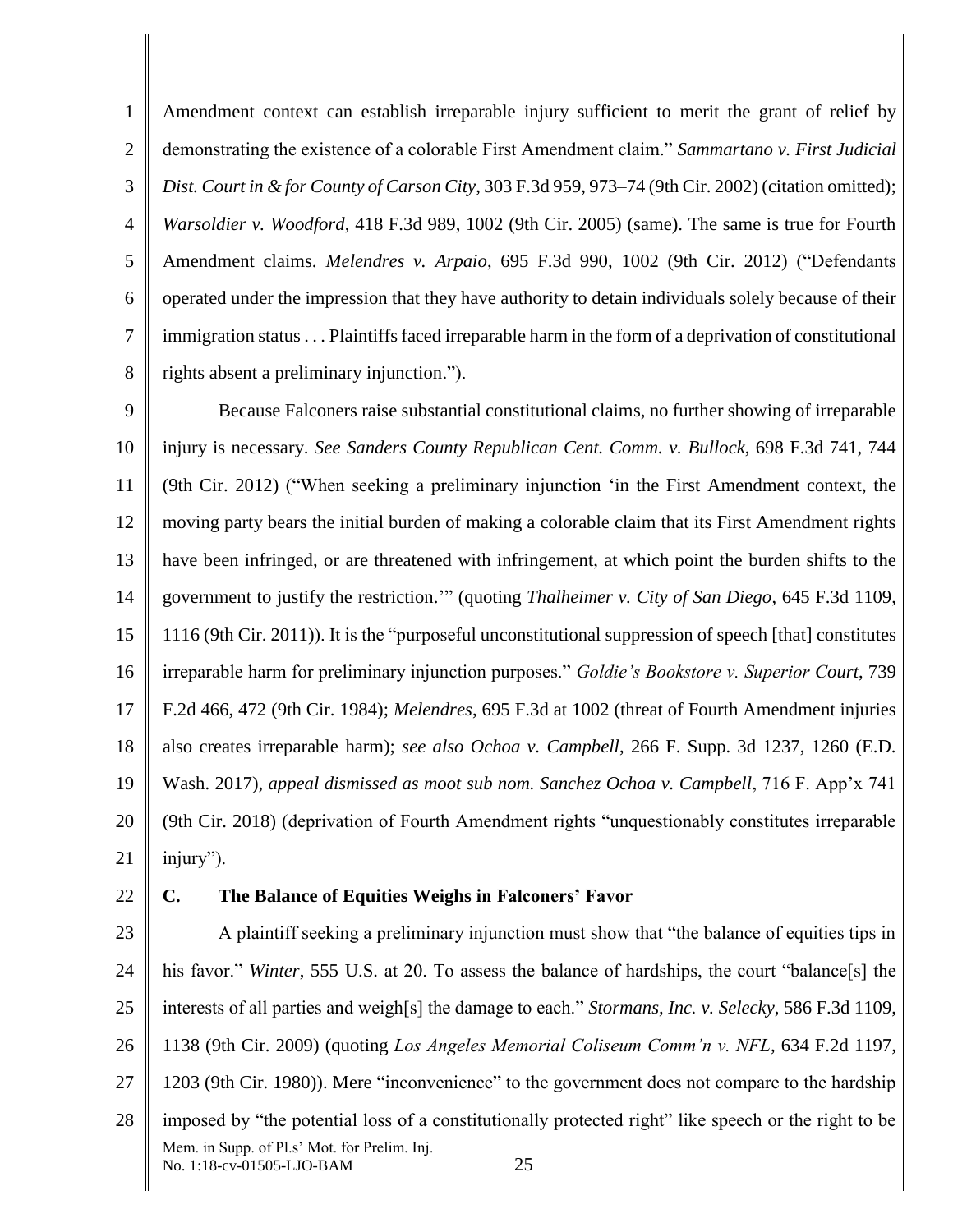free from unreasonable warrantless searches. *Citizens for Free Speech, LLC v. County of Alameda*, 62 F. Supp. 3d 1129, 1143 (N.D. Cal. 2014); *Melendres*, 695 F.3d at 1002; *Allen v. County of Lake*, 71 F. Supp. 3d 1044 (N.D. Cal. 2014).

4 5 6 7 8 9 10 In the absence of the regulations challenged here, Defendants will still be able to obtain lawful warrants if they have a genuine need to search Falconers' homes, but the ongoing threat of warrantless searches will be abated. Moreover, enjoining the speech restrictions will simply allow Falconers to speak—no other change in the way they care for, protect, or fly their birds will result from an injunction. Any harms Defendants might imagine are "entirely speculative and in any event may be addressed by more closely tailored regulatory measures." *Ezell v. City of Chicago*, 651 F.3d 684, 710 (7th Cir. 2011). The balance of equities favors Falconers.

11

1

2

3

## **D. A Preliminary Injunction Would Serve the Public Interest**

12 13 14 15 16 17 18 19 20 21 22 23 24 A motion for preliminary injunction must show "that an injunction is in the public interest." *Winter*, 555 U.S. at 20. Upholding First and Fourth Amendment values is always in the public interest: "Courts considering requests for preliminary injunctions have consistently recognized the significant public interest in upholding First Amendment principles." *Thalheimer*, 645 F.3d at 1129 (citation omitted); *Sammartano*, 303 F.3d at 974 ("[I]t is always in the public interest to prevent the violation of a party's constitutional rights." (citation omitted)); *Preminger v. Principi*, 422 F.3d 815, 826 (9th Cir. 2005) ("Generally, public interest concerns are implicated when a constitutional right has been violated, because all citizens have a stake in upholding the Constitution."); *Melendres*, 695 F.3d at 1002 ("[E]quities favor issuance of a narrow, limited preliminary injunction . . . [that] does 'not enjoin[ ] [the Defendants] from enforcing valid state laws, or detaining individuals when officers have reasonable suspicion that individuals are violating a state criminal law.'" (citation omitted)). Given the primacy of the constitutional rights at stake, a preliminary injunction is in the public interest.

25

#### **E. Waiver of Bond Is Appropriate**

26 27 28 Mem. in Supp. of Pl.s' Mot. for Prelim. Inj. No. 1:18-cv-01505-LJO-BAM 26 This Court has discretion to waive the security requirements of Fed. R. Civ. P. 65(c) or require only a nominal bond. *Barahona-Gomez v. Reno*, 167 F.3d 1228, 1237 (9th Cir. 1999). Where a preliminary injunction merely requires compliance with the Constitution, no bond is